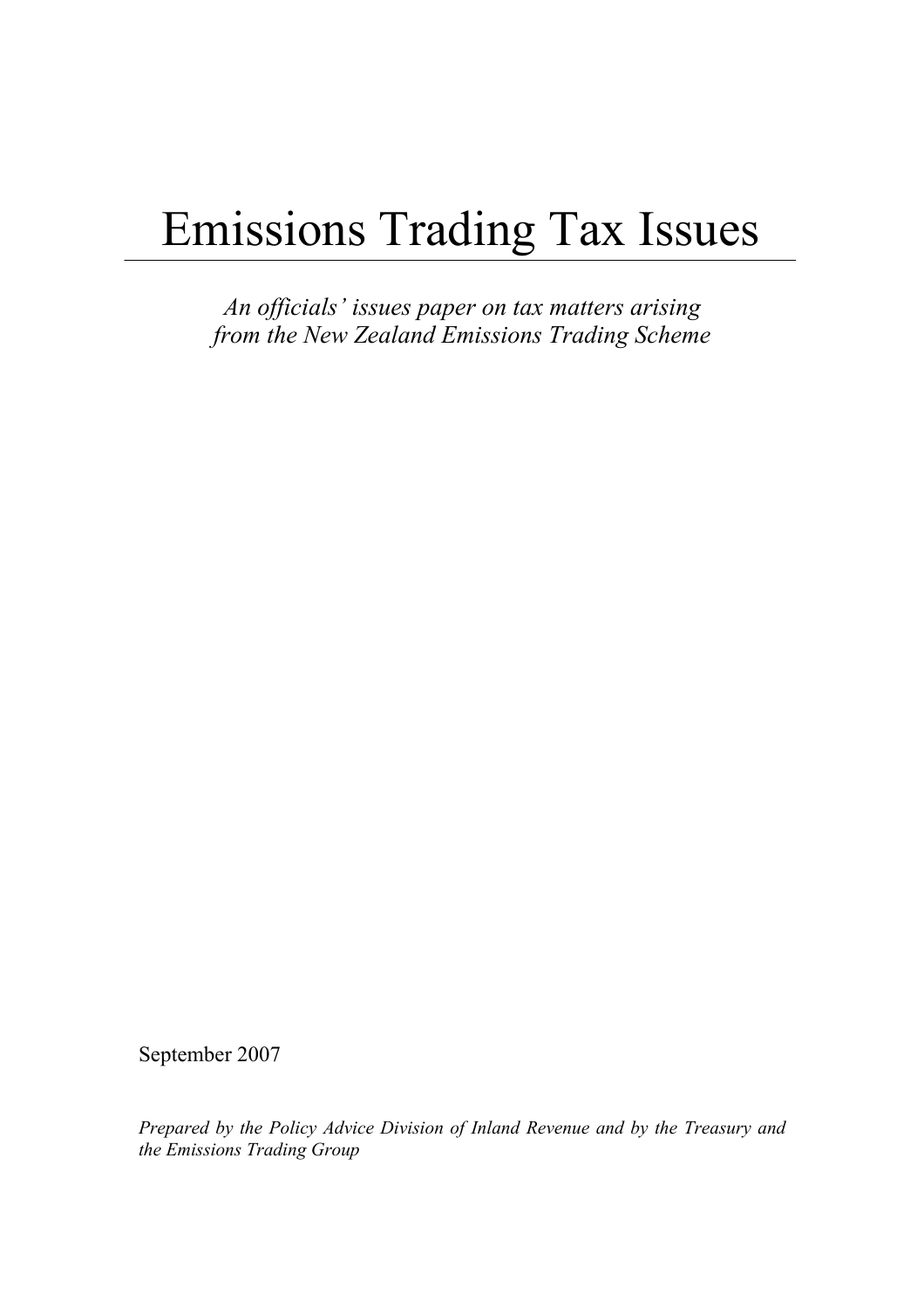First published in September 2007 by the Policy Advice Division of Inland Revenue, PO Box 2198, Wellington, New Zealand.

Emissions Trading Tax Issues; an officials' issues paper on matters arising from the proposed New Zealand Emissions Trading Scheme. ISBN 978-0-478-27155-3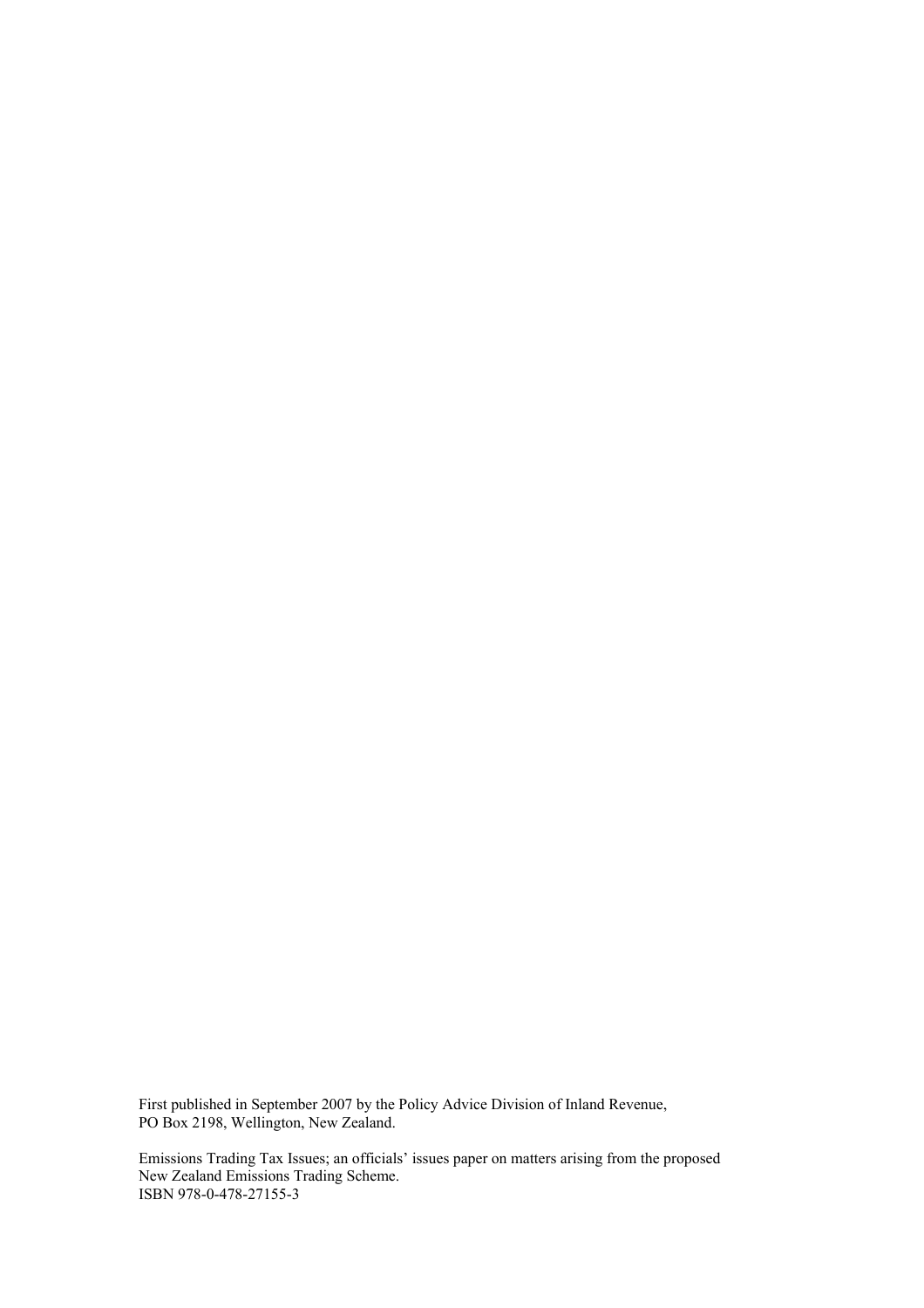# **CONTENTS**

| <b>Chapter 1</b> | <b>INTRODUCTION</b>                          | 1  |
|------------------|----------------------------------------------|----|
| <b>Chapter 2</b> | THE NEW ZEALAND EMISSIONS TRADING SCHEME     | 5  |
|                  | Core features of the scheme                  | 6  |
| <b>Chapter 3</b> | <b>CORE TAX ISSUES - SECTORS OTHER THAN</b>  |    |
|                  | <b>FORESTRY</b>                              | 8  |
|                  | Recognition of income and expenditure        | 8  |
|                  | Emissions obligations                        | 8  |
|                  | Treatment of free NZUs                       | 9  |
|                  | Timing issues                                | 11 |
|                  | Emissions obligations                        | 11 |
|                  | Free allocation of emissions units           | 12 |
|                  | Emissions units held at balance date         | 15 |
| <b>Chapter 4</b> | <b>CORE TAX ISSUES - FORESTRY SECTOR</b>     | 17 |
|                  | Features of the scheme for forestry          | 17 |
|                  | Tax issues for forests planted before 1990   | 18 |
|                  | Deforestation expenditure                    | 18 |
|                  | Income from receipt of credits               | 18 |
|                  | Tax issues for forests planted after 1989    | 19 |
|                  | Income from receipt of credits               | 20 |
|                  | Expenditure from harvesting or deforestation | 20 |
|                  | Timing issues                                | 20 |
| <b>Chapter 5</b> | <b>GOODS AND SERVICES TAX</b>                | 22 |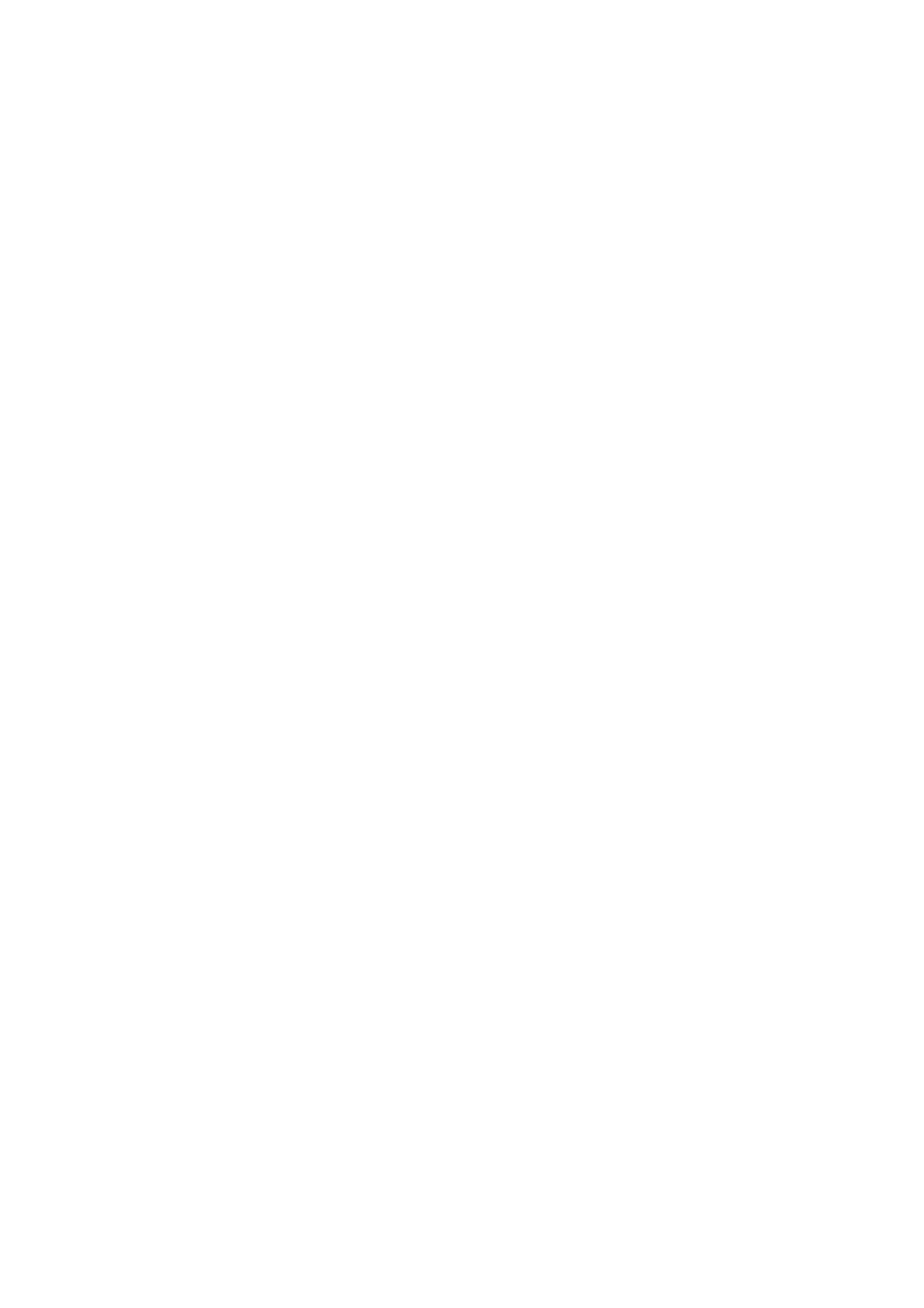# **INTRODUCTION**

- <span id="page-4-0"></span>1.1 The government has agreed in principle to adopt an emissions trading scheme as its core, price-based measure for mitigating climate change. It will operate alongside other policies and measures to reduce overall domestic emissions.
- 1.2 The introduction of the New Zealand Emissions Trading Scheme will have taxation consequences. The purpose of this paper is to consider some of the possible income tax and GST implications of the scheme and initiate discussion with stakeholders. It discusses the treatment of income and expenditure under the scheme generally and then deals with the forestry sector, which is proposed to be the first entrant.
- 1.3 On 20 September 2007 the government released *The Framework for a New Zealand Emissions Trading Scheme* and the companion document, *Forestry in a New Zealand Emissions Trading Scheme.*<sup>1</sup> They set out the core design features of an emissions trading scheme as well as details of how the scheme might apply to the forestry sector.
- 1.4 Public engagement on the detailed design and implementation of the scheme will be a long-term process. The proposal is for all sectors and all greenhouse gases to be covered by the scheme by 2013. The first stage of the engagement process focuses on the core design features of the scheme and detailed design for the forestry sector, for which the proposed entry date is 1 January 2008, and the liquid fossil fuels sector, for which the proposed entry date is 1 January 2009.
- 1.5 A number of tax issues arise as a result of the proposed scheme. Core tax issues include the treatment of emissions obligations, the consequences of free allocation of emission units, and the timing of recognition of income and expenditure. The forestry issues are more specific to that sector.
- 1.6 This issues paper has been prepared by officials from the Policy Advice Division of Inland Revenue and from the Treasury and the Emissions Trading Group as part of the consultative process. Feedback on the paper will be taken into account in determining whether a legislative response is required to deal with tax issues arising from the emissions trading scheme for the forestry sector, and other sectors as staged implementation of the scheme proceeds.
- 1.7 There are various ways we can approach tax issues arising from the scheme. They range from developing a comprehensive code to relying totally on the application of general taxation principles. Somewhere in between is an approach that relies primarily on current law, clarifying it where necessary.

 1 These documents are available electronically at www.climatechange.govt.nz.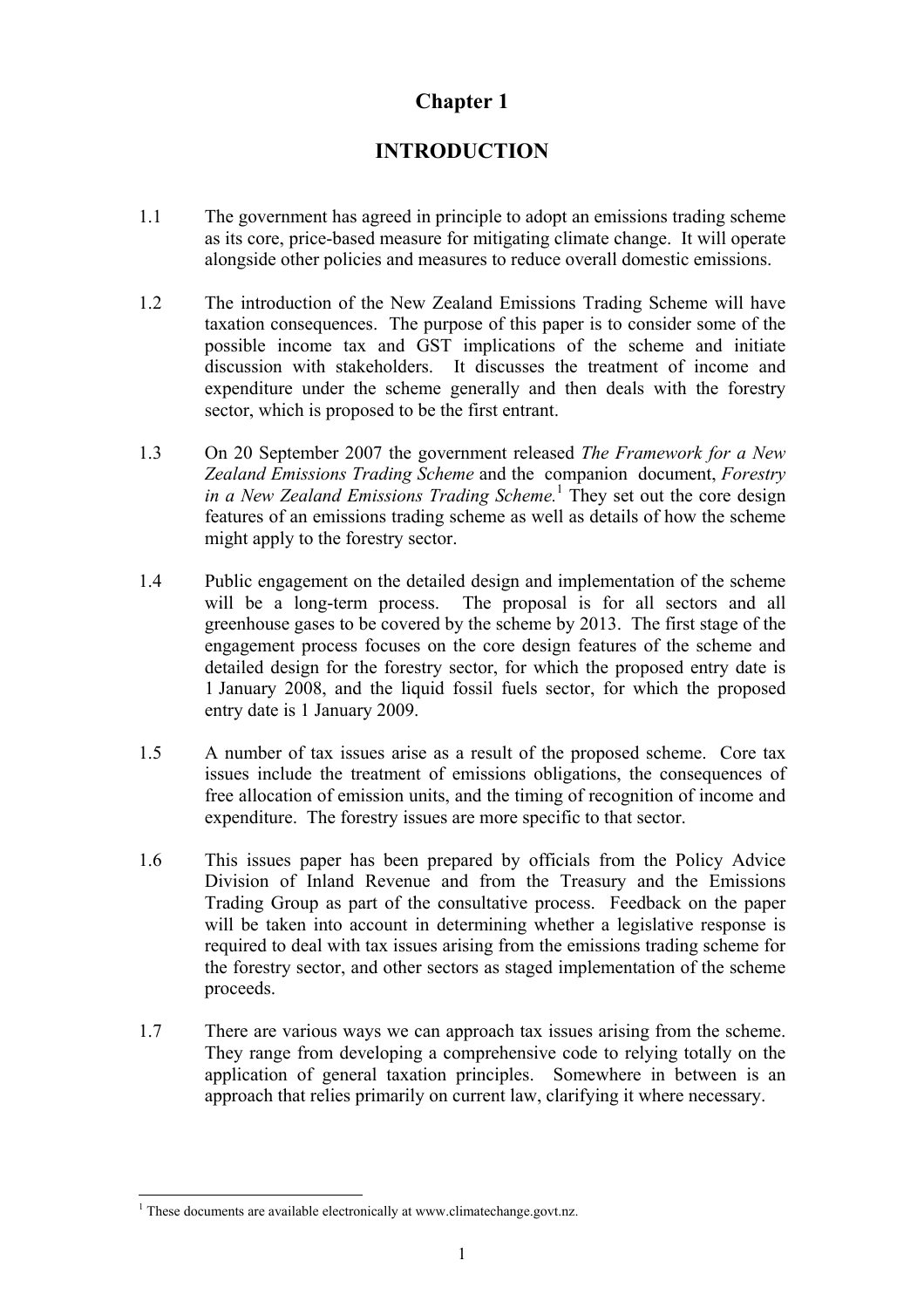- 1.8 Our initial preference is to focus on areas where clarification of the law might be required, contemporaneously with the staged implementation of the emissions trading scheme. This recognises that there are principles and models within the current tax system that should be appropriate to this new regulatory instrument, while maintaining the flexibility to clarify legislation where the outcomes are highly uncertain or the treatment under current law could undermine the policy objectives of the scheme.
- 1.9 This paper is a starting point for discussion. It is based on what we know about the likely design of the emissions trading scheme as at September 2007. Development of an appropriate approach to the taxation of income and expenditure arising from the scheme will be a progressive process. The paper presents some preliminary views on which to start the consultative process with participants in the scheme and the financial and tax accounting community. It is not intended to be a comprehensive discussion of all the implications of the emissions trading scheme for tax purposes, but rather a consideration of several key areas.

# **SUMMARY OF SUGGESTED TAX TREATMENT**

### **Income and expenditure (sectors other than forestry)**

Expenditure associated with a participant meeting obligations under the New Zealand Emissions Trading Scheme should be a deductible expense and recognised on an accruals or emerging basis over time.

Income from the allocation of free emission units (NZUs) should be recognised as taxable income on an emerging basis over time. This means the income is recognised on a systematic basis in the same periods as the expenditures for which the NZUs are intended to compensate the recipient.

Market values should be used to determine the value of the accrued income or expenditure at balance dates.

#### **The forestry sector – forests planted before 1990**

For pre-1990 forests, free emissions units (NZUs) will be allocated to recognise that the scheme will have an impact on land values, since there will be a potential liability if land use changes, for example, from forestry to dairy. Free allocation of units in this case should generally be treated as capital and remain outside the tax base.

Equally, liabilities arising if land use does change will generally be an expense associated with preparing the land for a new use, capital in nature and non-deductible.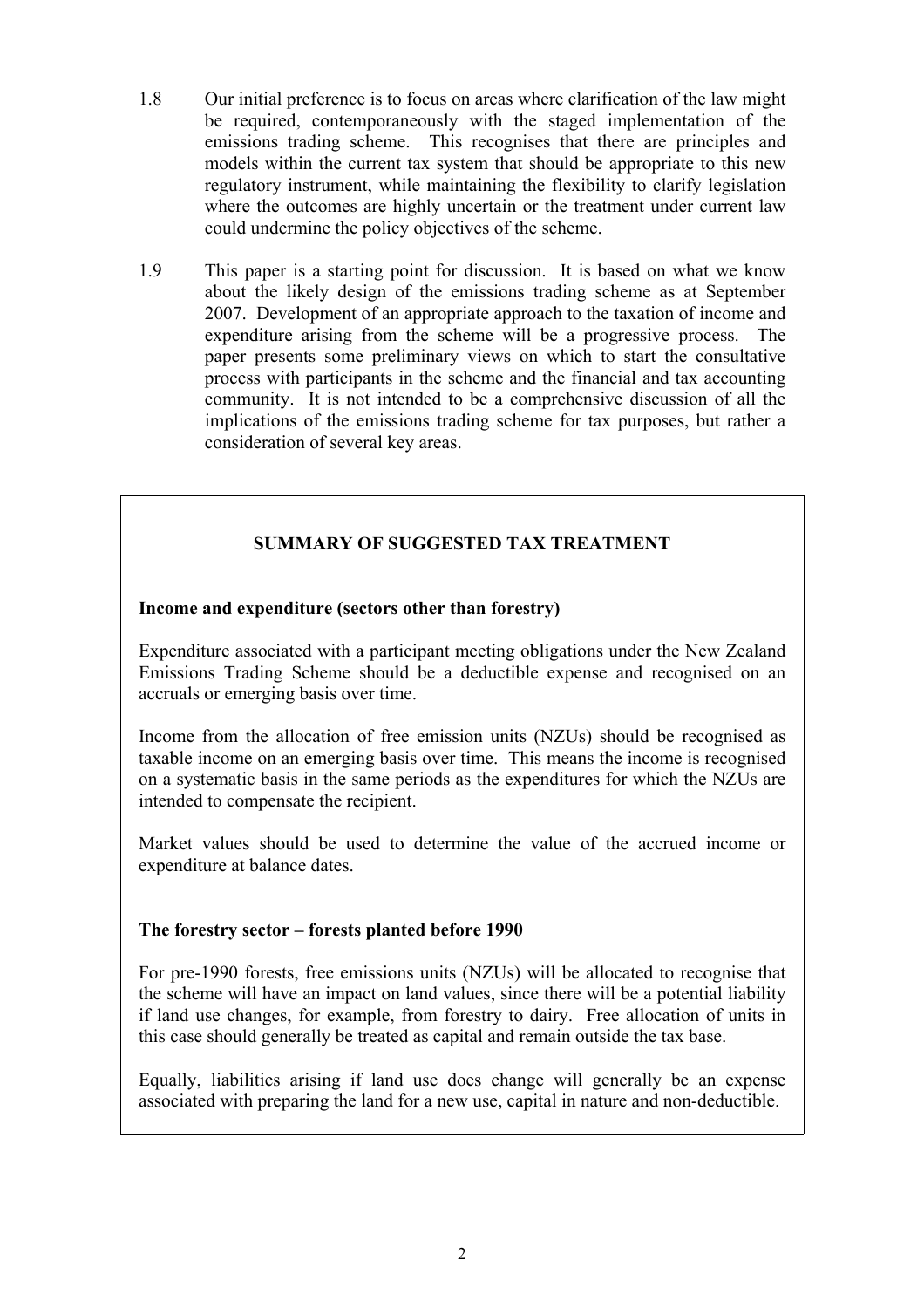## **Forestry sector – forests planted after 1989**

For post-1989 forests, income in the form of emissions units (NZUs) will be earned when there is a net increase in carbon stocks stored in forests. This will provide a new income stream to forest owners. It should be treated as being of a revenue account nature and therefore taxable.

Obligations under the scheme will arise when there is a net decline in carbon stocks stored in a forest, primarily as a result of harvest. The costs of meeting emissions obligations are an expense that should be tax-deductible.

There are problems, however, in relation to the timing of recognition of accruing obligations for harvesting post-1989 forests. Several options are suggested to ameliorate this. They include:

- recognising income from NZUs as it is received and allowing a deduction for expenditure on an emerging basis provided there is an intention to harvest;
- deferring recognition of income from, and deductions for expenditure on, NZUs until an NZU is used to settle an obligation arising from the scheme or is sold.

#### **Goods and services tax**

In relation to GST, we suggest that, in line with the one-rate, minimal exceptions structure of the GST base, NZUs be treated in the same way as any other goods or services supplied by a registered person.

1.10 Submissions on the forestry issues arising from the introduction of the proposed scheme should be made by 28 October 2007. Submissions on the general tax issues should be made by 30 November 2007. Submissions should be addressed to:

> Emissions Trading Scheme – Tax Issues C/- Deputy Commissioner Policy Advice Division Inland Revenue Department PO Box 2198 **WELLINGTON**

Or email: policy.webmaster@ird.govt.nz with "ETS Tax" in the subject line.

1.11 Submissions should include a brief summary of major points and recommendations. They should also indicate whether it would be acceptable for officials to contact those making submissions to discuss their submission, if required.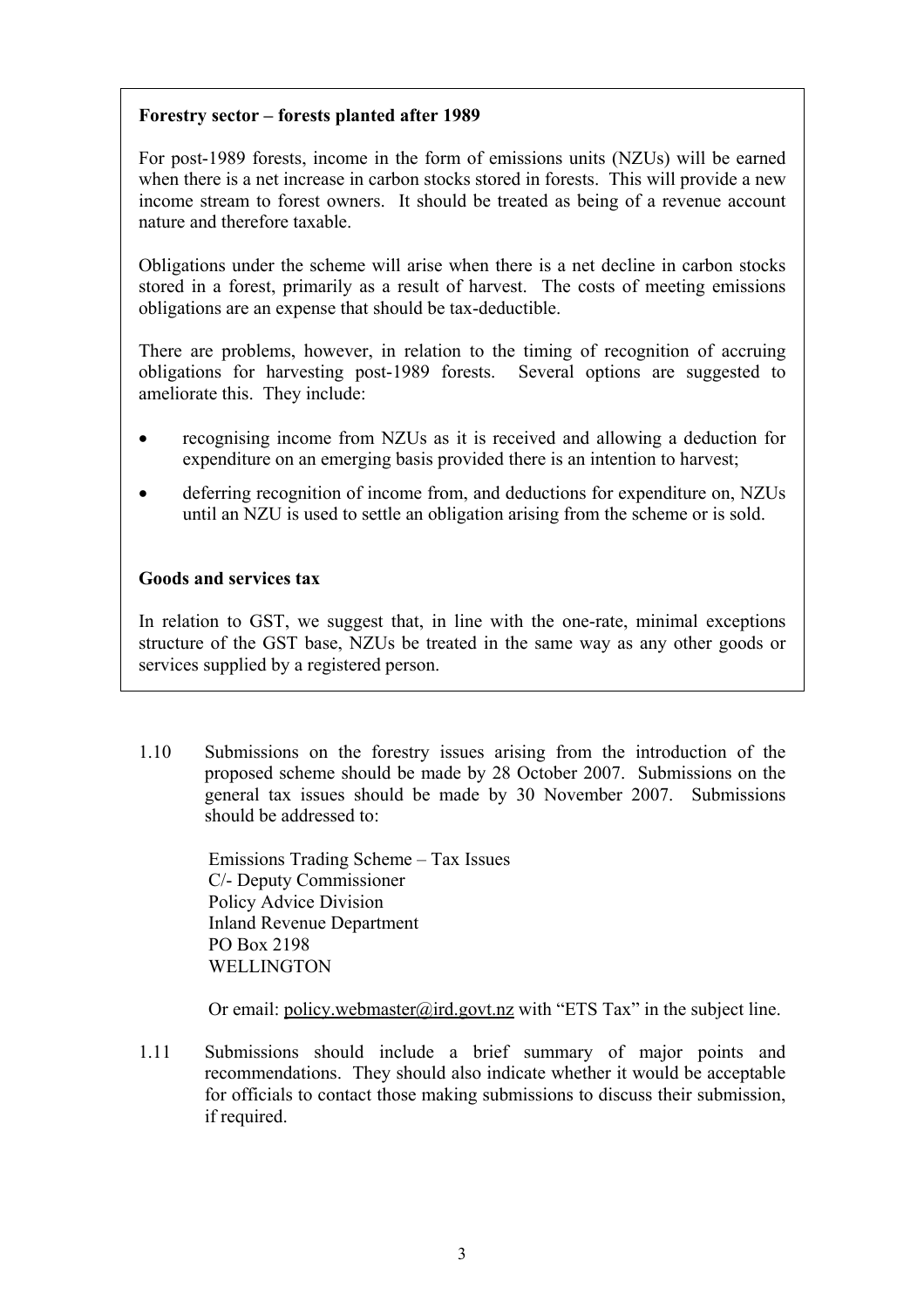1.12 Submissions may be the subject of a request under the Official Information Act 1982, which may result in their publication. The withholding of particular submissions on the grounds of privacy, or for any other reason, will be determined in accordance with that Act. Those who consider there is any part of their submission that should properly be withheld under the Act should indicate this clearly.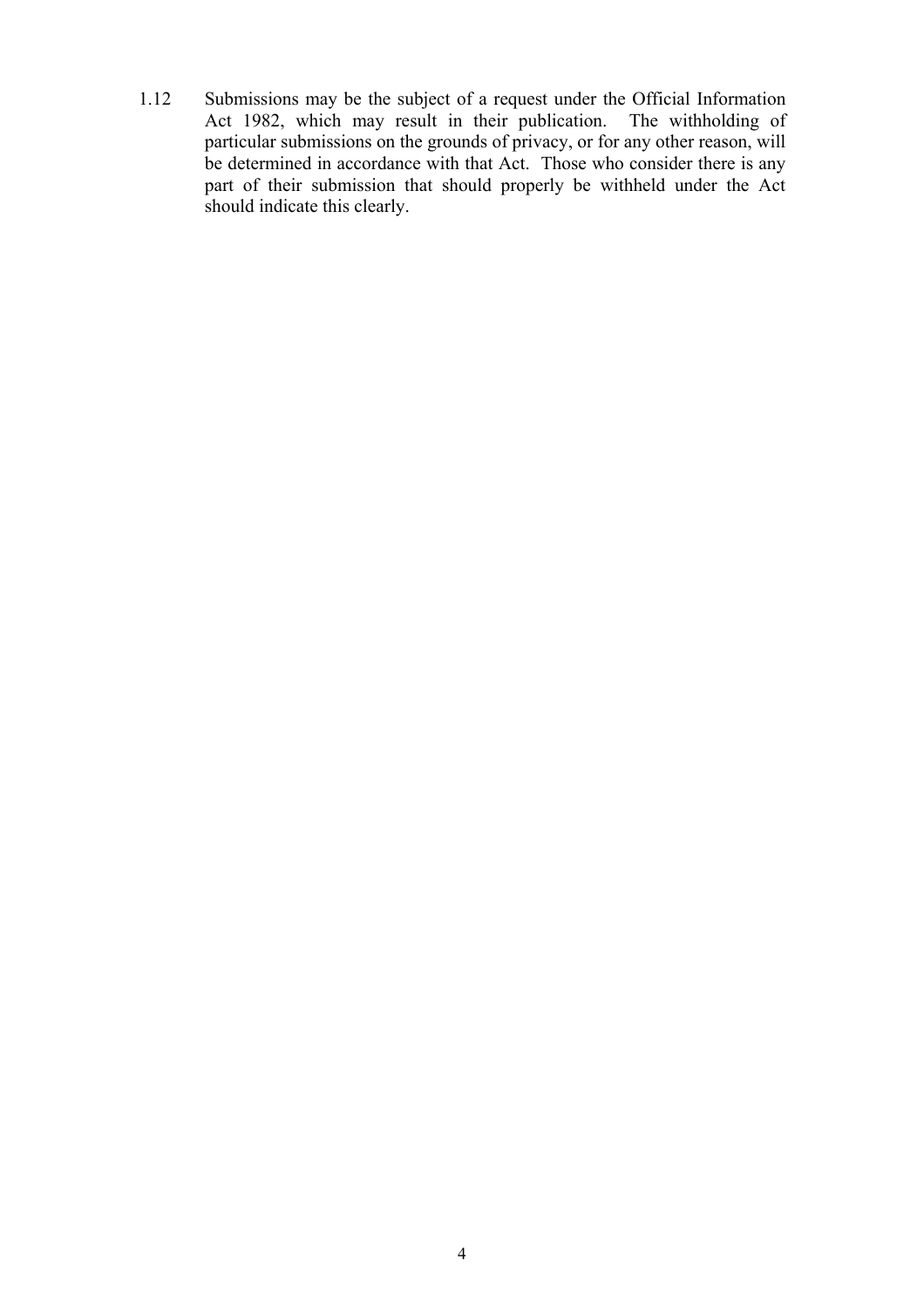# <span id="page-8-0"></span>**THE NEW ZEALAND EMISSIONS TRADING SCHEME**

- 2.1 This chapter sets out some of the core policy objectives and features of the proposed New Zealand Emissions Trading Scheme.
- 2.2 The scheme will introduce into the economy a price for greenhouse gas emissions. The desired outcome is a change in investment and consumption behaviours as a result of changes in the relative prices of high-emission and low-emission goods and services.
- 2.3 Integrating the price of emissions into the economy happens by placing an obligation on some entities that emit greenhouse gases, or supply products that create emissions when used by consumers, to monitor, report and pay (in emissions units) for actual emissions, or emission equivalents. These entities are referred to as "points of obligation".
- 2.4 Points of obligation will not always be entities that emit greenhouse gases.<sup>2</sup> That is not necessary because the price signal created by an emissions trading scheme will flow through the market supply chain. The increase in costs associated with the introduction of a scheme of this nature will be reflected in increased prices for high emission goods and services. The cost increases will be passed on to consumers further down the supply chain, influencing production and consumption decisions.
- 2.5 Conversely, the introduction of a price for emissions will reduce the relative prices of low-emissions goods and services and increase the relative returns of investment in low-emission technologies.
- 2.6 Implementation of the proposed scheme will be through a transitional pathway that provides for gradual adjustment to emissions pricing across the economy. Transitional assistance will vary by sector and may include delayed entry and free allocation of emissions units. The proposed entry dates for different sectors are:3

| Sectors                                                                                   | <b>Monitoring and reporting</b><br>begin | End of initial compliance<br>period                       |
|-------------------------------------------------------------------------------------------|------------------------------------------|-----------------------------------------------------------|
| Forestry (includes deforestation of pre-1990)<br>forest land and afforestation post-1989) | 1 January 2008                           | 31 December 2009 (first)<br>compliance period is 2 years) |
| Liquid fossil fuels (mainly transport)                                                    | 1 January 2009                           | 31 December 2009                                          |
| Stationary energy (includes coal, gas and<br>qeothermal)                                  | 1 January 2010                           | 31 December 2010                                          |

<sup>&</sup>lt;sup>2</sup> Decisions regarding participants with obligations will be based on other criteria, such as minimising compliance costs and the feasibility of monitoring and verifying emissions.<br><sup>3</sup> From *The Framquork for a Nau Zoaland Emissions Tradi* 

From *The Framework for a New Zealand Emissions Trading Scheme*, Ministry for the Environment and the Treasury, September 2007.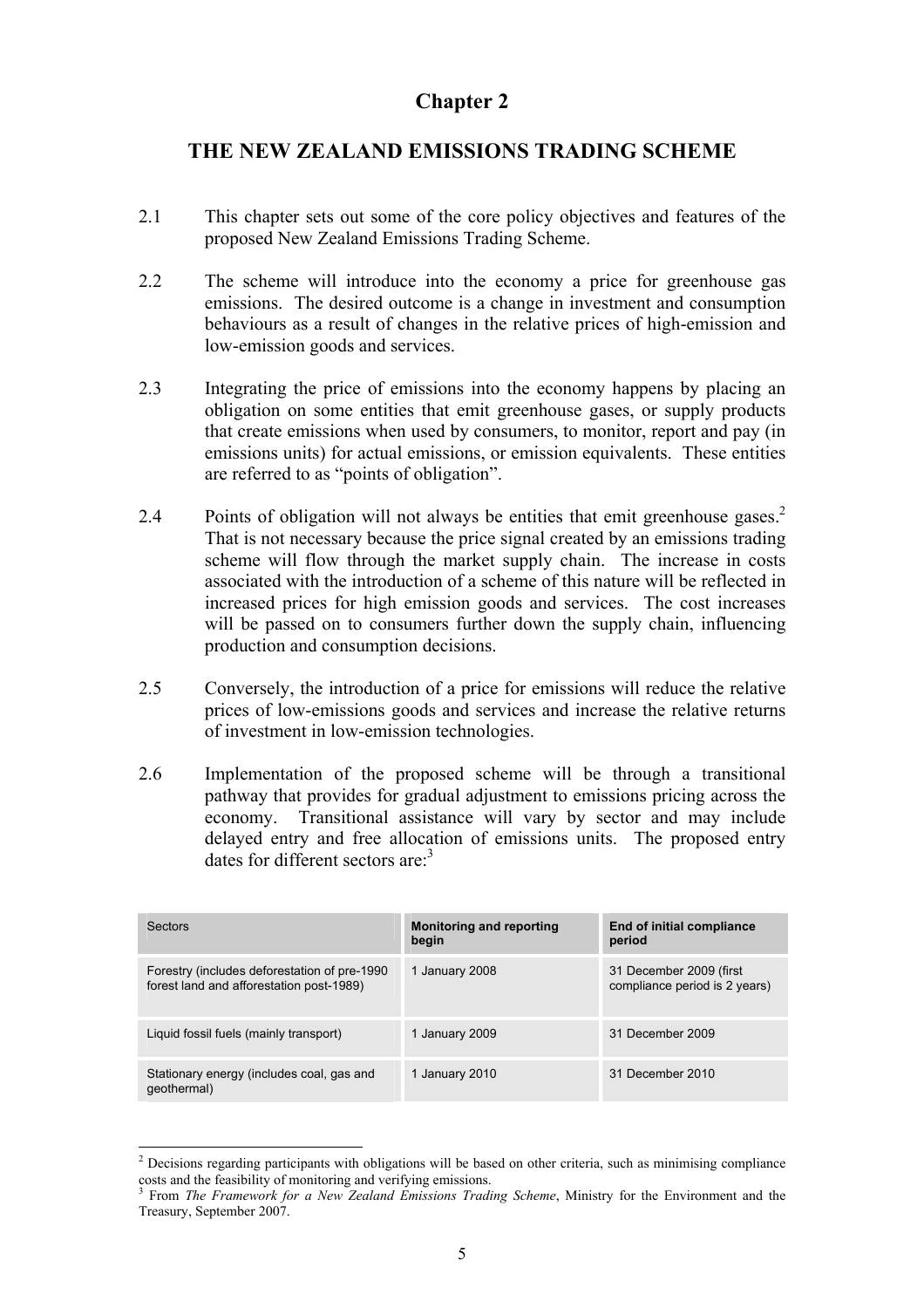<span id="page-9-0"></span>

| Sectors                                                                | <b>Monitoring and reporting</b><br>begin | End of initial compliance<br>period |
|------------------------------------------------------------------------|------------------------------------------|-------------------------------------|
| Industrial process (non-energy) emissions                              | 1 January 2010                           | 31 December 2010                    |
| Agriculture (includes pastoral and arable<br>farming and horticulture) | 1 January 2013                           | 31 December 2013                    |
| Waste                                                                  | 1 January 2013                           | 31 December 2013                    |

#### **Core features of the scheme**

- 2.7 The New Zealand Emissions Trading Scheme will follow a "cap and trade" model that operates within the cap on emissions set by the Kyoto Protocol for the first commitment period (2008 to 2012).
- 2.8 It will include three main types of participants: those with obligations to surrender emissions units to cover their direct emissions or the emissions associated with their products; those that receive freely allocated emissions units or receive them from afforestation; and those that engage in trading activities to take advantage of market opportunities.
- 2.9 A New Zealand Unit (NZU) will be the primary domestic unit of trade. Participants will have an obligation to surrender to the government one emissions unit to cover each metric tonne of carbon dioxide equivalent  $(CO_2-e)^4$  emissions.
- 2.10 The scheme will generally operate for an annual period called the compliance period (1 January to 31 December). Participants will be required to calculate emissions, retain sufficient records to allow verification of emissions calculations, and report emissions on an annual basis at the end of the compliance period.
- 2.11 At some point during the compliance period, the Crown will allocate NZUs to participants in the scheme, either free of charge or by selling them by auction. The first forestry-related NZUs will most likely be issued in 2009. NZUs can also be purchased on the secondary market.
- 2.12 Once they obtain NZUs, participants will be able to:

- hold them to meet the expected level of future emissions obligations, which will minimise any risk associated with adverse price movements between the date acquired and settlement; or
- sell some or all of them in the expectation of later buying NZUs equal to the quantity of emissions in the compliance period or, if not a participant with obligations, sell NZUs to offset increased input costs.

<sup>4</sup> The quantity of a given greenhouse gas multiplied by its global warming potential, which equates its global warming impact relative to carbon dioxide (CO<sub>2</sub>). This is the standard unit for comparing the degree of warming that can be caused by emissions of different greenhouse gases.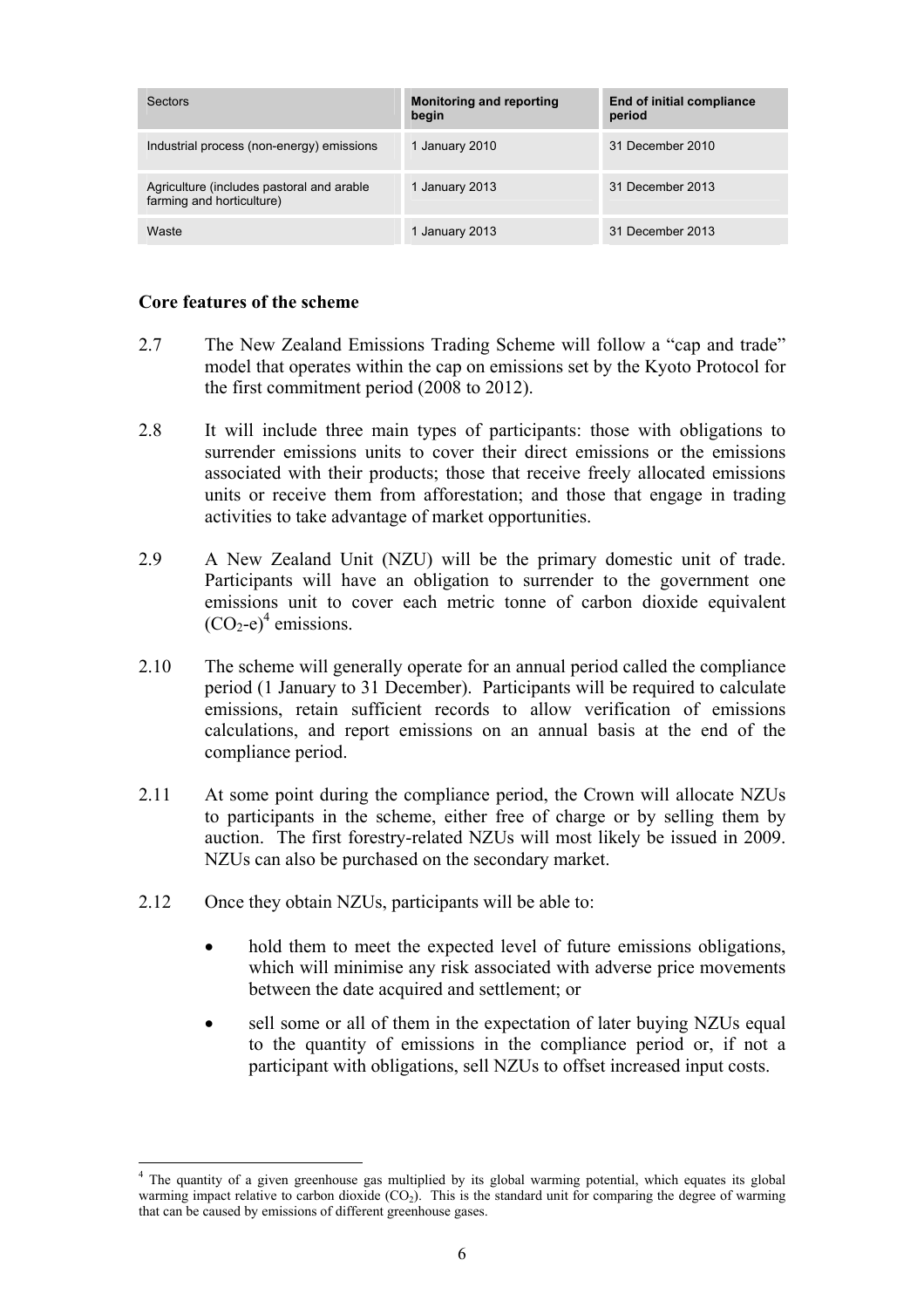- 2.13 The emissions trading scheme will be designed for both sales to, and purchases from, international trading markets.
- 2.14 An active market for emissions units is important as it will establish clear price signals. Market prices will be the source of information for valuing assets and liabilities arising from the scheme for tax and presumably accounting purposes. The market in New Zealand will be small initially but will be expected to grow as other sectors enter the scheme over time. Linking the scheme to international markets should ensure access to a carbon price developed in active, open and deeper markets, with willing buyers and sellers.
- 2.15 At the end of the compliance period a participant with obligations must surrender NZUs equal to its reported emissions.
- 2.16 Non-compliance with obligations under the scheme will attract penalties.
- 2.17 Further details of the two forestry emissions trading scheme mechanisms are discussed in Chapter 4, which also deals with the forestry-specific tax issues.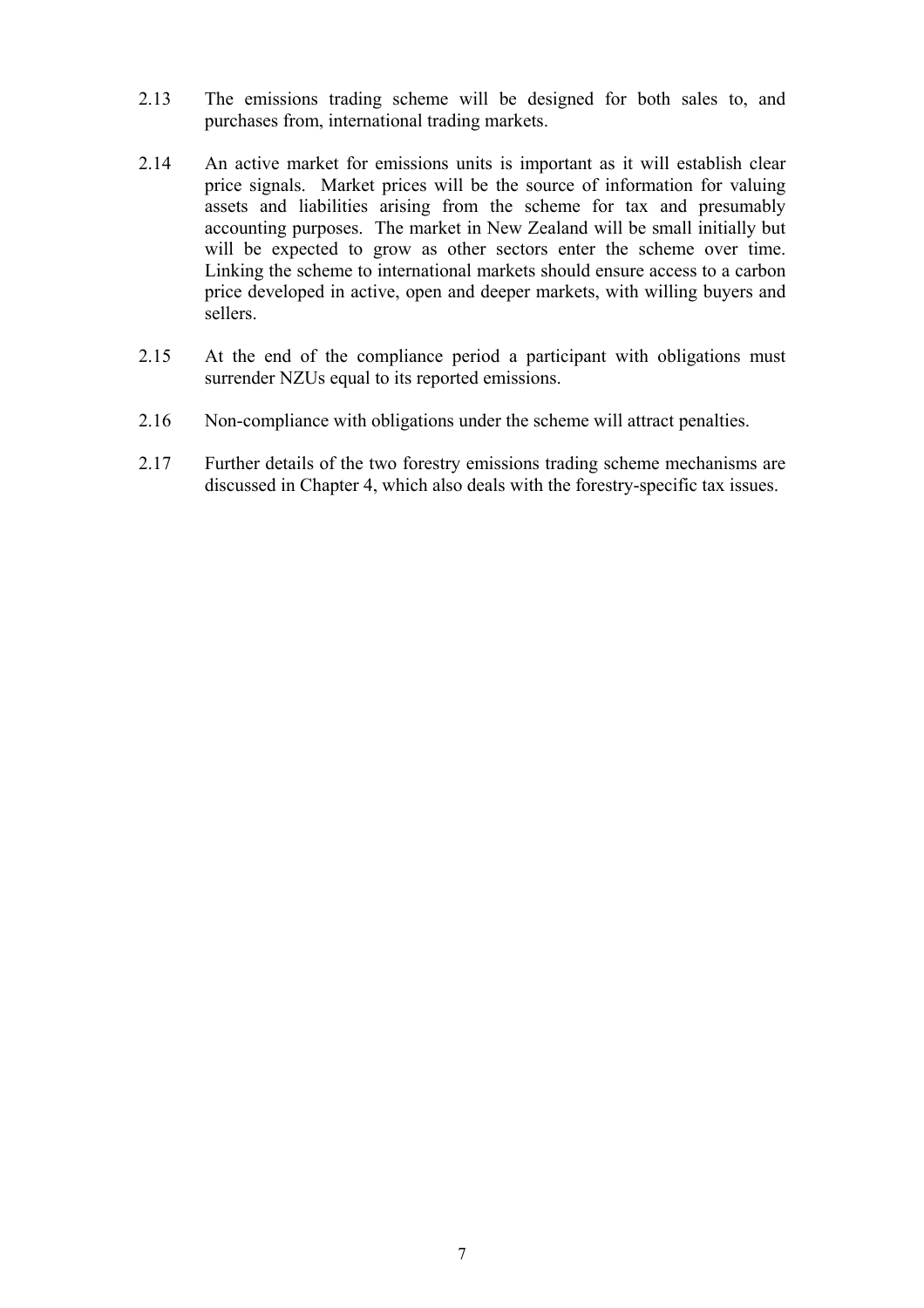# <span id="page-11-0"></span>**CORE TAX ISSUES – SECTORS OTHER THAN FORESTRY**

- 3.1 This chapter outlines our preliminary views on the deductibility of expenditure arising from emissions obligations and derivation of income associated with free allocation of emissions units (NZUs) for sectors other than forestry. It also discusses timing issues.
- 3.2 In many areas, taxation policies are linked to accounting practices and generally accepted accounting principles. However, there is currently no authoritative guidance on accounting for emissions trading, and a number of different practices have emerged.<sup>5</sup>
- 3.3 Our approach, therefore, is to look at the underlying nature of the transactions involved and their economic consequences and consider how these outcomes could fit within the structure of current tax law.

## **Recognition of income and expenditure**

#### *Emissions obligations*

- 3.4 Once the emissions trading scheme is up and running, companies will be affected either directly, through the obligation to account for their own emissions or emissions embedded in products they sell, or indirectly. An indirect consequence arises when a company downstream from a firm with obligations faces higher prices as a result of emissions pricing. For example, businesses will face increased fuel or electricity charges because a large proportion of the cost of emissions obligations imposed on fuel companies or electricity generators is expected to be passed on to consumers in these sectors.
- 3.5 Under current tax law, persons carrying on a business can claim a deduction against their taxable income for expenditure incurred in carrying on that business. Deductions are not available for expenditure that is of a capital nature.
- 3.6 When the consequences of the emissions trading scheme are indirect the costs will typically be deductible under standard income tax rules. Deductions will be for items of a revenue account nature, such as increased input costs, incurred in the course of carrying on a business.

<sup>&</sup>lt;sup>5</sup> The International Financial Reporting Interpretations Committee issued IFRIC 3 Emissions Rights in December 2004. It was subsequently withdrawn in June 2005. A survey of accounting practices conducted by PricewaterhouseCoopers and the International Emissions Trading Association, "Trouble Entry Accounting", discusses accounting approaches adopted by companies participating in the EU ETS.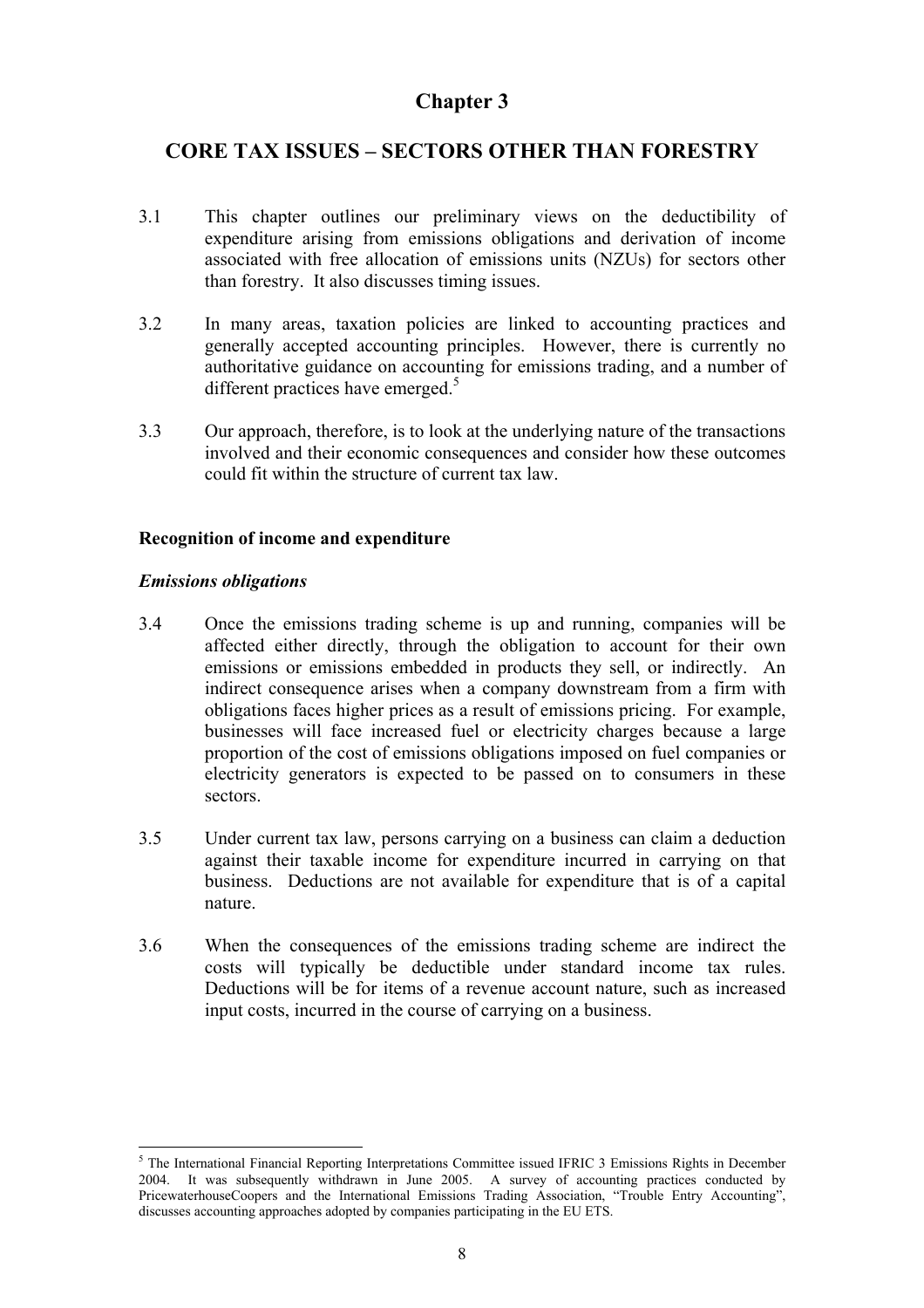- 3.7 When the consequences of the scheme are direct, as they will be for oil companies in the liquid fossil fuels sector, for example, the cost is also an incident or consequence of doing business. The obligation under the scheme will arise because emissions are released in the process of production or because of the embedded emissions content of products is emitted on use by downstream consumers. Frequently, but not always, this cost will be reflected in increased income. It is an annual cost associated with the production process, from which income arises in a particular year. Our view, therefore, is that the costs of meeting emissions obligations are an expense that should be deductible under current tax law.
- 3.8 Treating the additional costs associated with the scheme on the same basis for both direct and indirect costs (expenses deductible for increased costs and/or emissions obligations) is an equitable approach. It ensures that one firm does not face harsher after-tax consequences than another as a result of emissions pricing, since costs for emissions units are not tax-deductible.

### *Treatment of free NZUs*

- 3.9 New Zealand businesses will face increased costs of production under the proposed scheme as a result of higher energy and fuel prices and/or the requirement to surrender NZUs to cover their emissions. Many businesses will be able to pass a portion of these costs on to consumers, reducing the impact on their profitability. Some, however, will not be able to pass the bulk of their increased costs on, resulting in profit impacts and, potentially, a loss of competitiveness. The government has agreed in principle to smooth the transition for some businesses in sectors that are disproportionately affected by the introduction of the scheme and has established principles to guide the level and duration of allocation.
- 3.10 The government is proposing free allocation of NZUs to some industrial producers. They would be producers that have direct obligations or who are affected indirectly and who may face declines in profitability from increased electricity costs and/or obligations arising from direct stationary energy and industrial process emissions.<sup>6</sup>
- 3.11 The effect of free allocation is to reduce the impact on these producers of the emissions trading scheme during the transition to full internalisation of emission pricing.
- 3.12 The number of units given to each business is likely to be determined with regard to its share of the relevant industry's overall emissions in a recent year. No adjustment is intended over time to reflect changes in emissions or output levels. Allocation will take place on an annual basis, for each compliance year, and will begin in 2010.

<sup>&</sup>lt;sup>6</sup> Owners of forests planted before 1990 will also receive compensation for the negative impacts of the emissions trading scheme on land values. See the discussion on the forestry sector.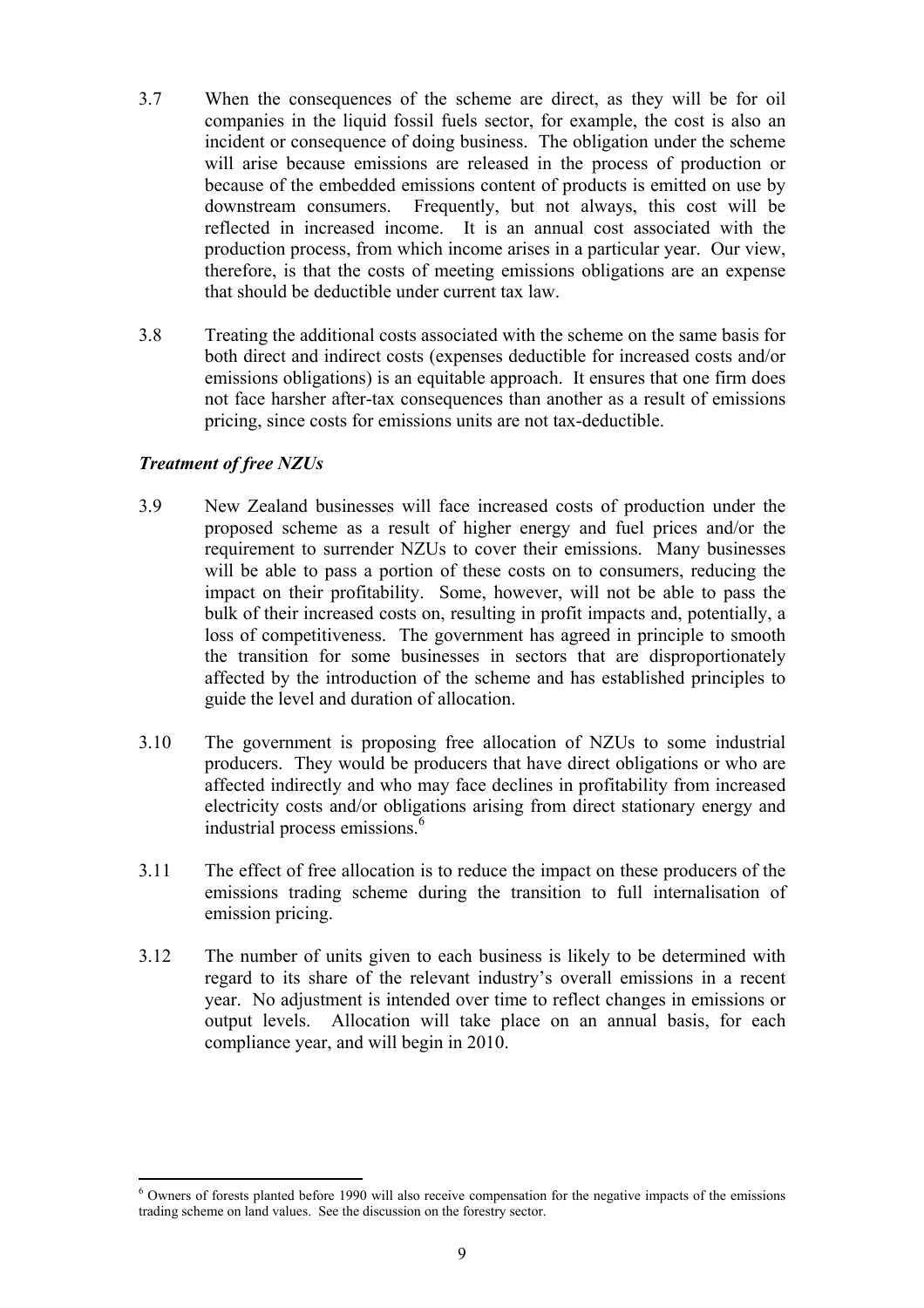- 3.13 The free allocation, or "gift", of NZUs is, in effect, compensation for revenue account expenses that are associated with emissions obligations or other costs arising from the scheme that will result in a reduction in business profitability. On the face of it, therefore, the allocation of free units should be either taxable income or represent a reduction in deductible expenditure.
- 3.14 The value of the income received is likely to be clear as NZUs will have a market value. Determining reductions in deductible expenditure is less certain as those facing increased indirect costs might not be able to quantify the proportion of those costs associated with emissions pricing in the context of price movements generally.
- 3.15 The interaction between the allocation of free units and the possible tax treatment is important, given that the tax system generally provides, through deductions for increased expenses, a means of ameliorating some of the impacts of an emissions trading scheme on business profitability. This is limited to items within the tax base (with capital losses, in many cases, remaining outside the tax base). Inappropriate tax treatment could result in firms receiving less financial assistance from the government than intended or receiving additional compensation. Either way, this could undermine in part the objectives of free allocation of units. Example 1 illustrates the problem.

## **Example 1: Trade-exposed company receiving a free allocation of NZUs**

Company A creates its own emissions from production processes. It also faces increased costs as a result of purchases of electricity, which have an embedded carbon content. The company exports all its products. Its competitors do not face carbon costs. None of the increased costs can be passed on. Increased costs are estimated to be \$100 before tax. They are deductible expenses. 10 NZUs, valued at \$10 each, are allocated to ameliorate the impacts of the scheme. The allocation is calculated on a pre-tax basis.

|                                   | No tax on free NZUs | Tax on free NZUs |
|-----------------------------------|---------------------|------------------|
| Initial value of NZUs to firm     | $+ $100$            | $+ $100$         |
| After-tax value                   | $+ $100$            | $+ $70$          |
| Deductible expenditure            | $-$100$             | $-$100$          |
| Tax effect deductible expenditure | $+$ \$30            | $+$ \$30         |
| Benefit to the firm               | $+130$              | $+100$           |

When free allocation is exempt from tax, over-compensation results. The firm is better off by \$30 as a result of the combined effect of the pre-tax calculation of the compensation payment and tax effect of deductible expenditure.

When the allocation is taxable, the intended outcome – the firm being compensated by  $$100 - is achieved.$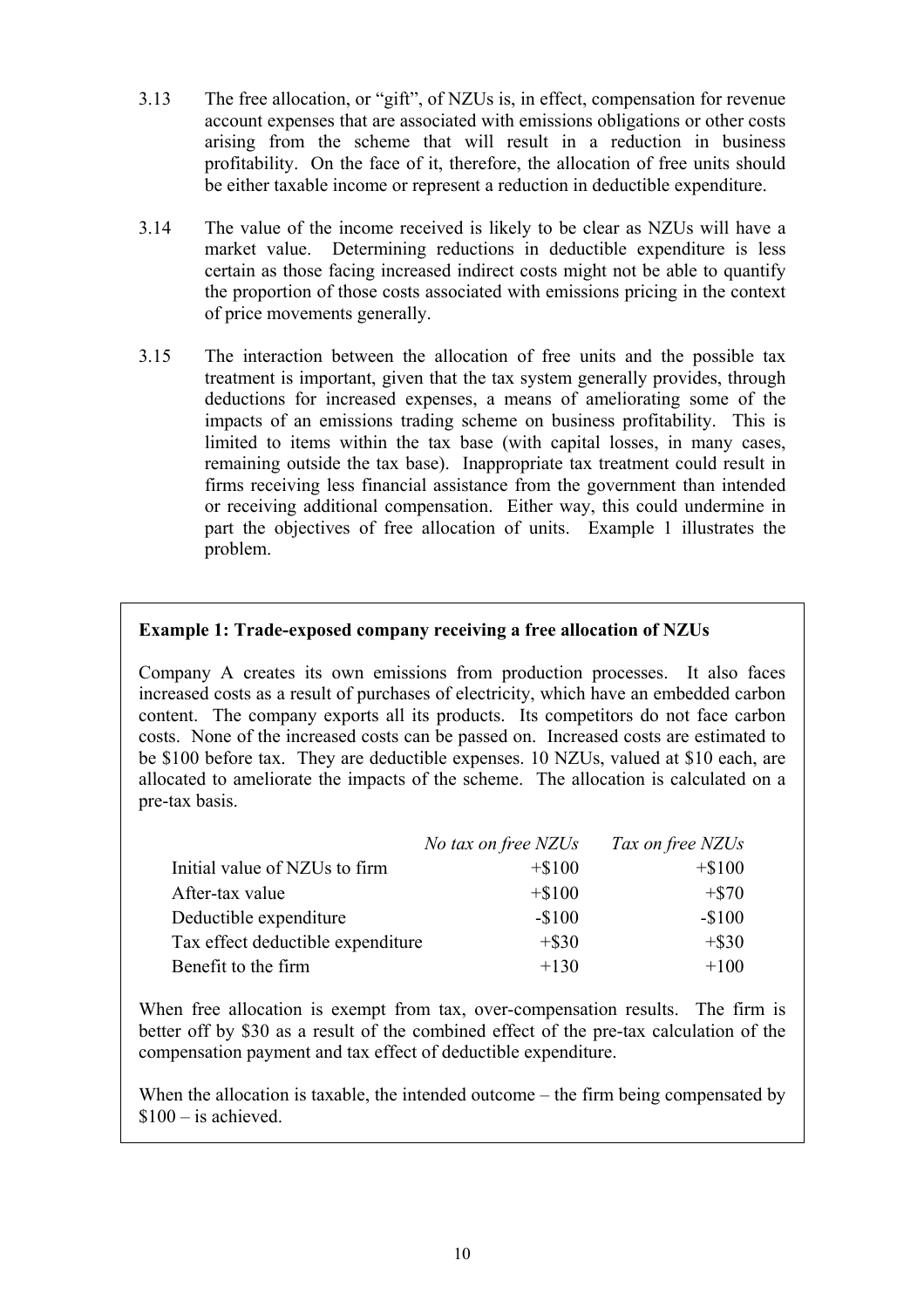<span id="page-14-0"></span>3.16 Given these considerations, we suggest that the best approach, from a policy perspective, is to treat free allocation of NZUs as taxable income.

## **Timing issues**

#### *Emissions obligations*

- 3.17 Having suggested that obligations arising under the emissions trading scheme are deductible expenditure, we now turn to the question of timing of the deduction.
- 3.18 Companies will be required to surrender obligations equal to reported emissions annually, after the end of each compliance year (1 January to 31 December). Those with direct obligations will be obliged to calculate their level of emissions using approved methods, retain records to allow verification and report levels of emissions at the end of each compliance period.
- 3.19 A company's income year and the end of the compliance year in many instances will not coincide, however. The settlement of obligations will therefore, at least partially, relate to a financial and tax reporting period earlier than the time of surrender of NZUs.
- 3.20 Presumably, however, given the intention for there to be approved methods for measuring emissions, those with obligations should, at an interim date, be able to calculate the level of emissions resulting from production processes and/or throughput of emission-intensive products. If market values for NZUs or the international equivalent are available the deferred liability can be valued. It will be the balance date market price of the number of NZUs needed to cover measured emissions up until the balance date. A market valuation assumes that there is an active, open and deep market in an instrument with willing buyers and sellers. This may not be the case initially for NZUs, but is likely to develop over time.
- 3.21 Under standard tax analysis, it would seem that a deduction for an expense of this nature should be available on an accrual basis when incurred. Under current tax law, expenditure or loss is incurred at the point at which the taxpayer is "definitively committed" to the outgoing or when the taxpayer actually becomes liable to pay it. It is not necessary that there should have been an actual disbursement of funds.
- 3.22 This is what will occur with accruing obligations to surrender NZUs to satisfy an obligation under the emissions trading scheme. Given that the obligation to surrender emissions units is statutory and therefore unavoidable, and that it should be possible to ascertain accrued obligations with a high degree of certainty at an intervening balance date, we suggest that current law provides a suitable basis for deducting emissions costs on an emerging basis.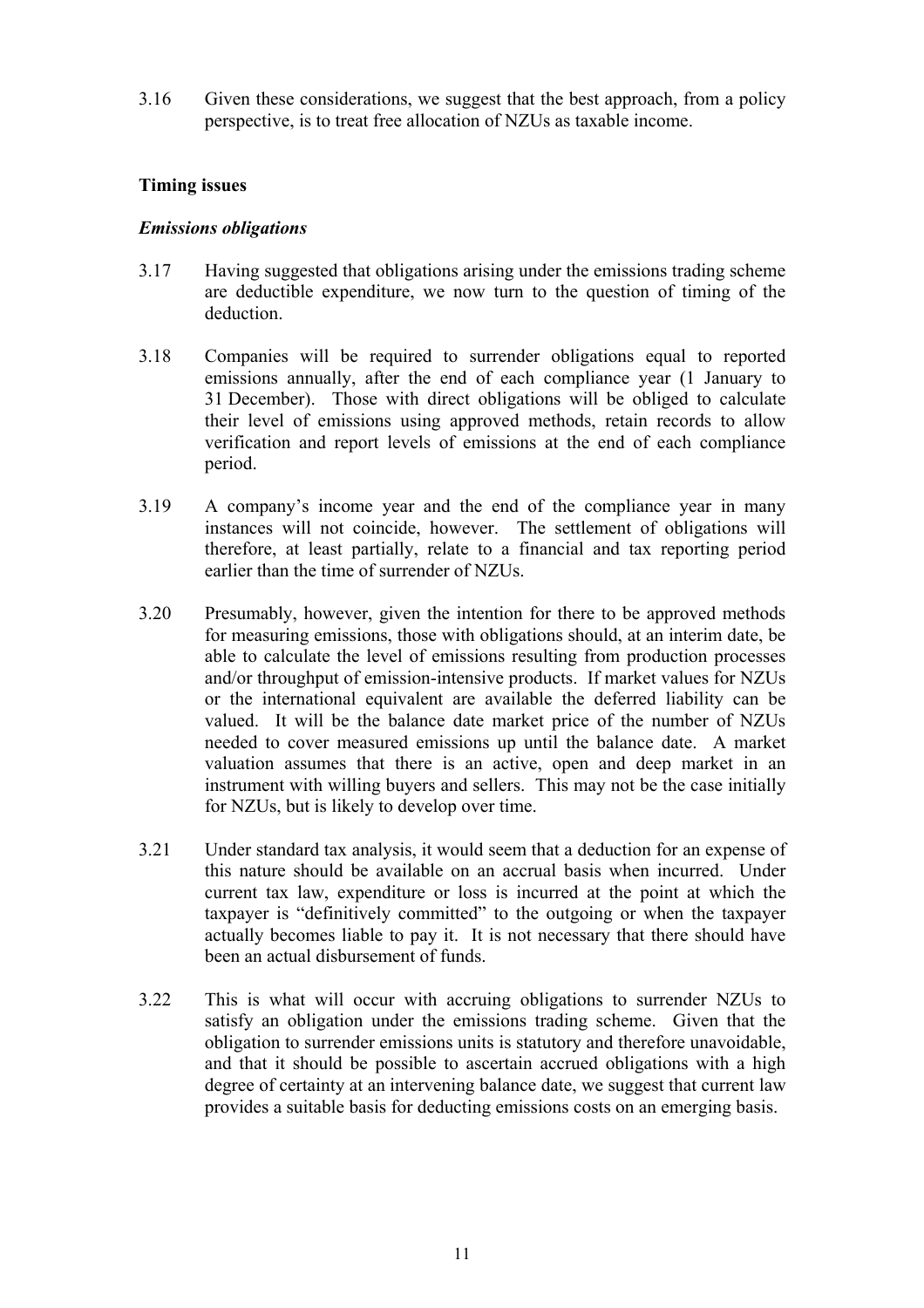3.23 As noted in the previous section, companies who indirectly bear the costs of emissions but have no obligations under the scheme will seemingly automatically receive tax deductions for increased costs on an emerging basis as they use products and services that have an embedded emissions component. Enabling a deduction for those with obligations as that obligation accrues ensures similar treatment between business taxpayers, whether they face the consequences of the emissions trading scheme directly or indirectly.

## *Free allocation of emissions units*

- 3.24 Participants in the scheme at balance date may hold NZUs issued for no consideration, or purchased at a market price from other participants in the scheme or the government at auction. There is no obligation, however, to hold units. Some participants with obligations may not hold any at a balance date.
- 3.25 As suggested earlier, the costs for which free NZUs will be issued (obligations under the scheme or increased expenditure as a result of it) should be deductible on an emerging basis.
- 3.26 At first sight, the free supply of NZUs will be an asset of a company as soon as there is confirmation of the quantity to be issued and, for tax purposes, may well be recognised as income on receipt. However, it would seem sensible, given the proposed approach to expenditure associated with NZUs, to recognise the annual supply of free credits on an emerging basis over the period to which the allocation relates. This means the income associated with free allocations would be recognised on a systematic basis in the same periods as the expenditures for which they are intended to compensate the recipient.
- 3.27 The recognition of income from free allocations of NZUs should, in theory, relate to the company's emerging expenditure. The method could be pro rata up to balance date or in proportion to the measured emissions if the recipient is a point of obligation, or can otherwise measure them. This may require an annual estimation of the costs arising from the scheme to enable pro rata allocation of income over the relevant period.
- 3.28 Valuation of income at balance date would be the market value of NZUs that have been recognised in that period.
- 3.29 Examples 2 and 3 illustrate the suggested tax treatment of expenditure arising from emissions obligations and income associated with the free allocation of NZUs.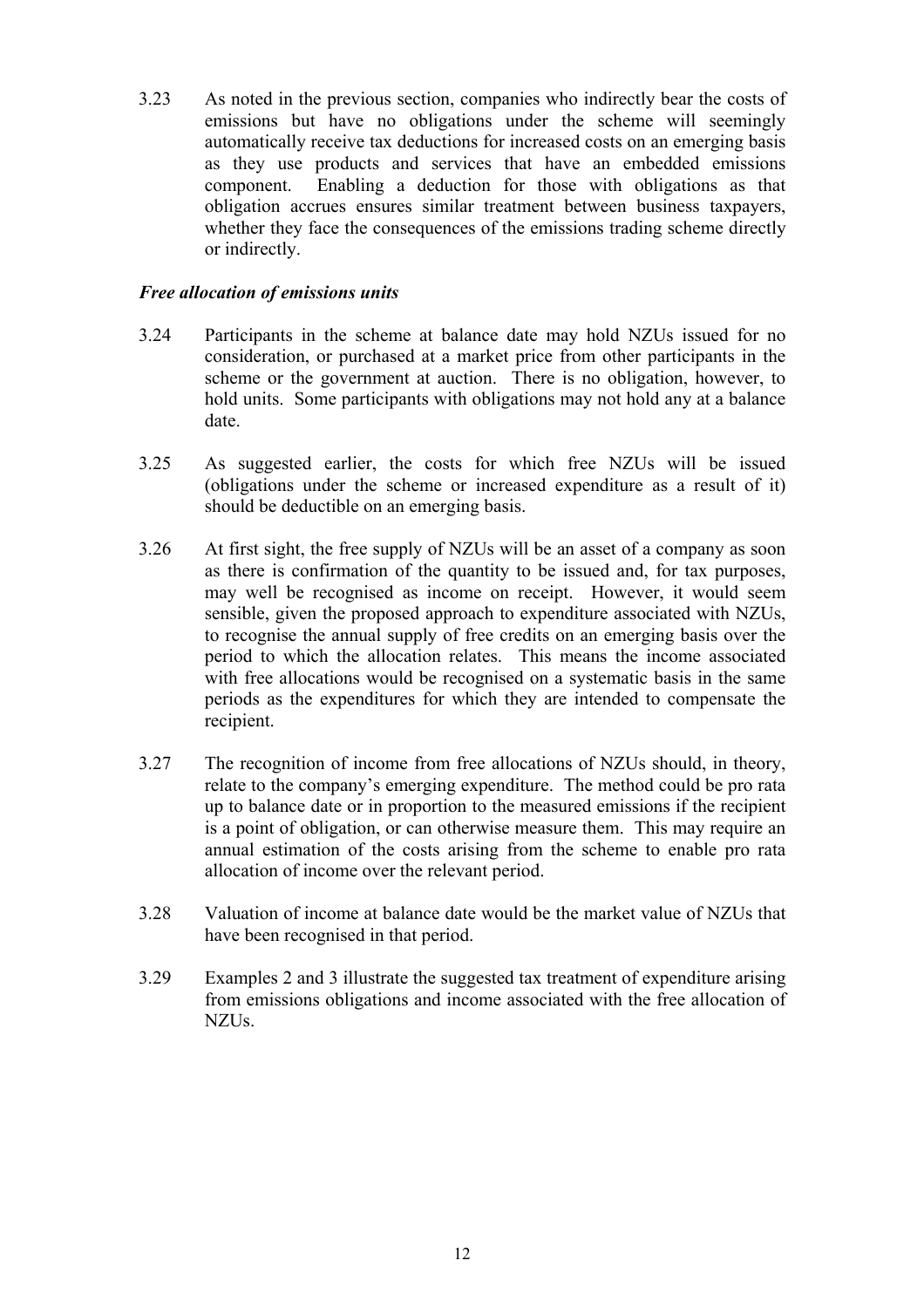# **Example 2: Company with emissions obligations/no free allocation of NZUs**

Company A is a participant in the New Zealand Emissions Trading Scheme. The compliance period is from 1 January to 31 December. This example deals with the tax implications that arise in respect of this period.

Company A has an annual balance date of 30 June. In the six months to 30 June it has emitted 600 tonnes of  $CO<sub>2</sub>$ -e. The market price for NZUs is \$11 at 30 June.

At the end of the year company A formally measures its emissions for the compliance period. It has emitted 1050 tonnes of  $CO<sub>2</sub>$ -e. The market price for NZUs at the end of the year is \$12. Company A buys its 1050 NZUs at this price.

*Amounts to be included in the company's tax accounts for the six months to 30 June* 

Deduction as at 30 June  $-$ \$ 6,600 (600  $*$  \$11)

*Amounts to included in the company's tax accounts in the following income year (calculated on measured emissions to 31 December)*

| Deduction year to 31 December | $-$12,600$   | $(1050*\$12)$ |
|-------------------------------|--------------|---------------|
| Less deducted at 30 June      | $-$ \$ 6,600 |               |
| Deduction as at 31 December   | $-$ \$ 6,000 |               |

This outcome can also be illustrated as follows:



Note that the wash-up deduction at 31 December incorporates the price adjustment from the 30 June balance date value of \$11/NZU to the actual value of \$12/NZU. We do not believe that any tax law change is necessary to achieve these outcomes.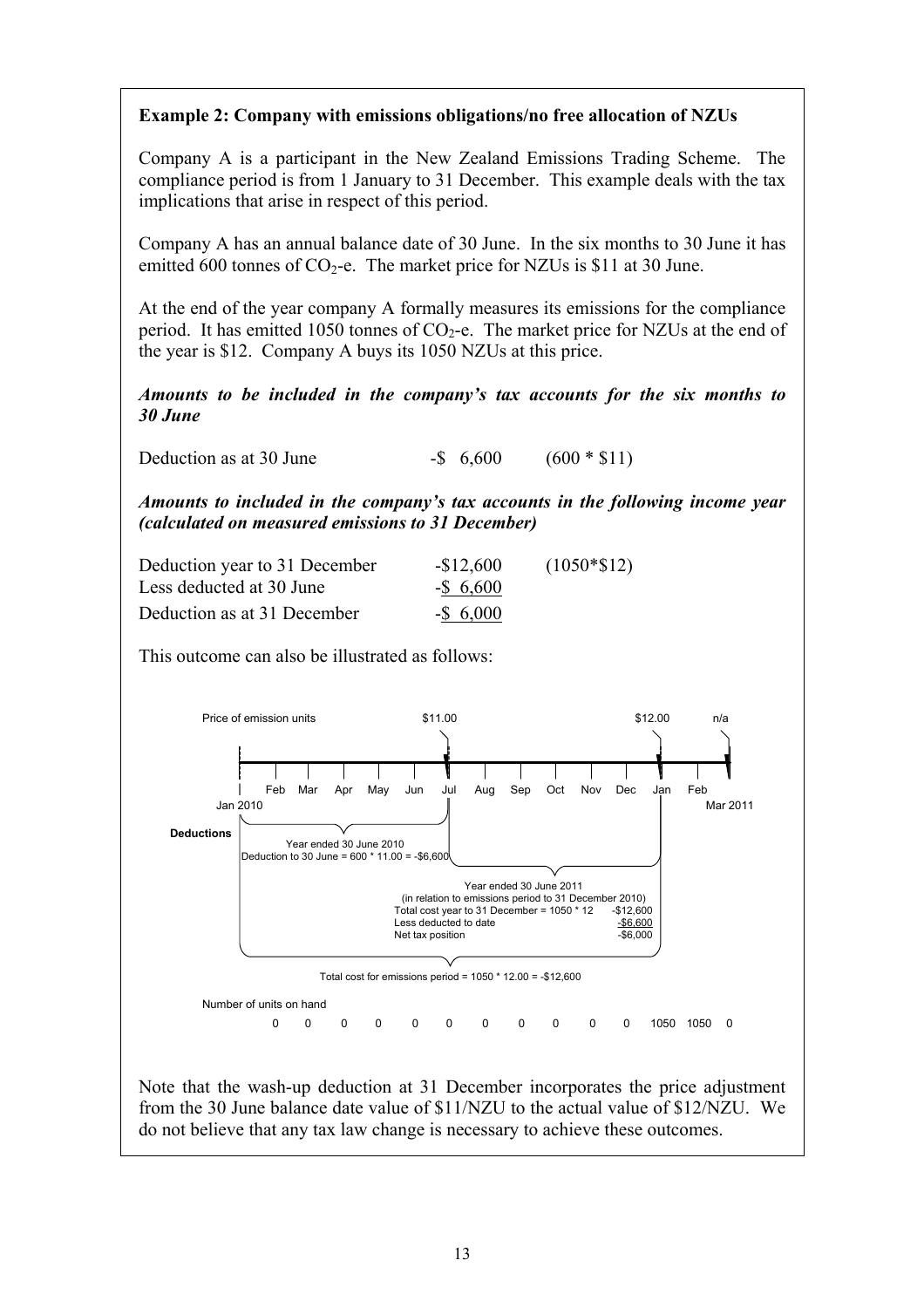## **Example 3: Company with emissions obligations and free allocation of NZUs**

Assume company A has obligations as in Example 2 and on the first day of the compliance period receives free 1000 NZUs for the year equivalent to 1000 tonnes of  $CO<sub>2</sub>$ -e emissions. At 30 June it estimates its emissions for the year to 31 December will be 1100 tonnes. Actual emissions for the year are 1050  $CO<sub>2</sub>$ -e.

The company would calculate its expenditure for the relevant income years in the same manner as set out in example 1.

## **Treatment of the free allocation of NZUs**

The free allocation of NZUs is accrued over the period to which the allocation relates – the compliance year to 31 December. This allocation could be pro-rata over time or pro-rata to the annual estimate of emissions. In this example the income is accrued pro-rata to the estimated emissions for the year to 31 December.

At 30 June, the end of Company A's income year, the market price for NZUs is \$11. The amount of income is calculated pro rata to estimated emissions for the year  $-600/1100*1000*11=$ \$6000.

For the period 1 January to 31 December 1000 NZUs are recognised. The market price for NZUs at 31 December is \$12. The additional 50 NZUs required to settle are purchased at this price.

### *Amounts to be included in the company's tax accounts for the six months to 30 June*

| Income from free NZUs        | \$6,000      |               |
|------------------------------|--------------|---------------|
| Less deduction as at 30 June | $-$ \$ 6,600 | $(600 * $11)$ |
| Net gain (loss)              | $-$ S 600    |               |

*Amounts to included in the company's tax accounts in the following income year (calculated on measured emissions to 31 December)* 

| Income from free NZUs<br>Less income to 30 June.          | \$12,000<br>$-$ \$ 6,000<br>6,000<br>S     | $(1000 * $12)$ |
|-----------------------------------------------------------|--------------------------------------------|----------------|
| Deduction year to 31 December<br>Less deducted at 30 June | $-$12,600$<br>$-$ \$ 6,600<br>$-$ \$ 6,000 | $(1050 * $12)$ |
| Net tax position for<br>the six months to 31 December     | $\mathbf{\Omega}$                          |                |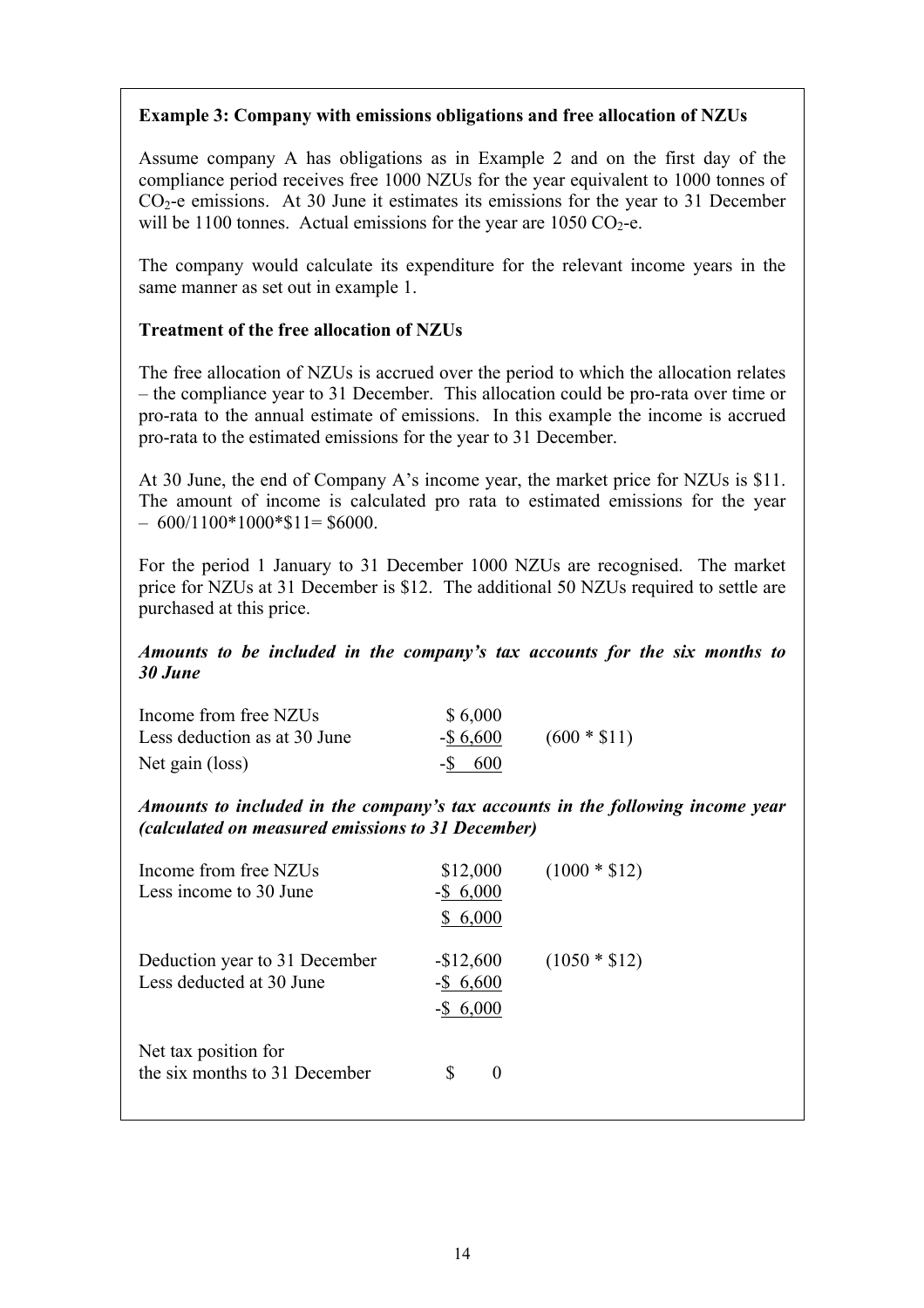

The net cost of \$600 for the year equals the actual cost of purchasing 50 NZUs at \$12/NZU.

To achieve this result, tax law changes seem to be necessary, to confirm that the free allocation of units is income, and to spread the income over the period to which the allocation relates.

## *Emissions units held at balance date*

3.30 Some firms might hold NZUs in excess of the emerging obligation. Consistent with an accrual treatment, these NZUs should also be revalued to the market price.

#### **Submission points**

*Deductions* 

Do you consider that the costs associated with meeting emission obligations are deductible expenses under standard tax analysis?

*Income from free allocation* 

Does it seem reasonable to tax the income from free allocations of NZUs? If so, is a law change necessary to achieve this?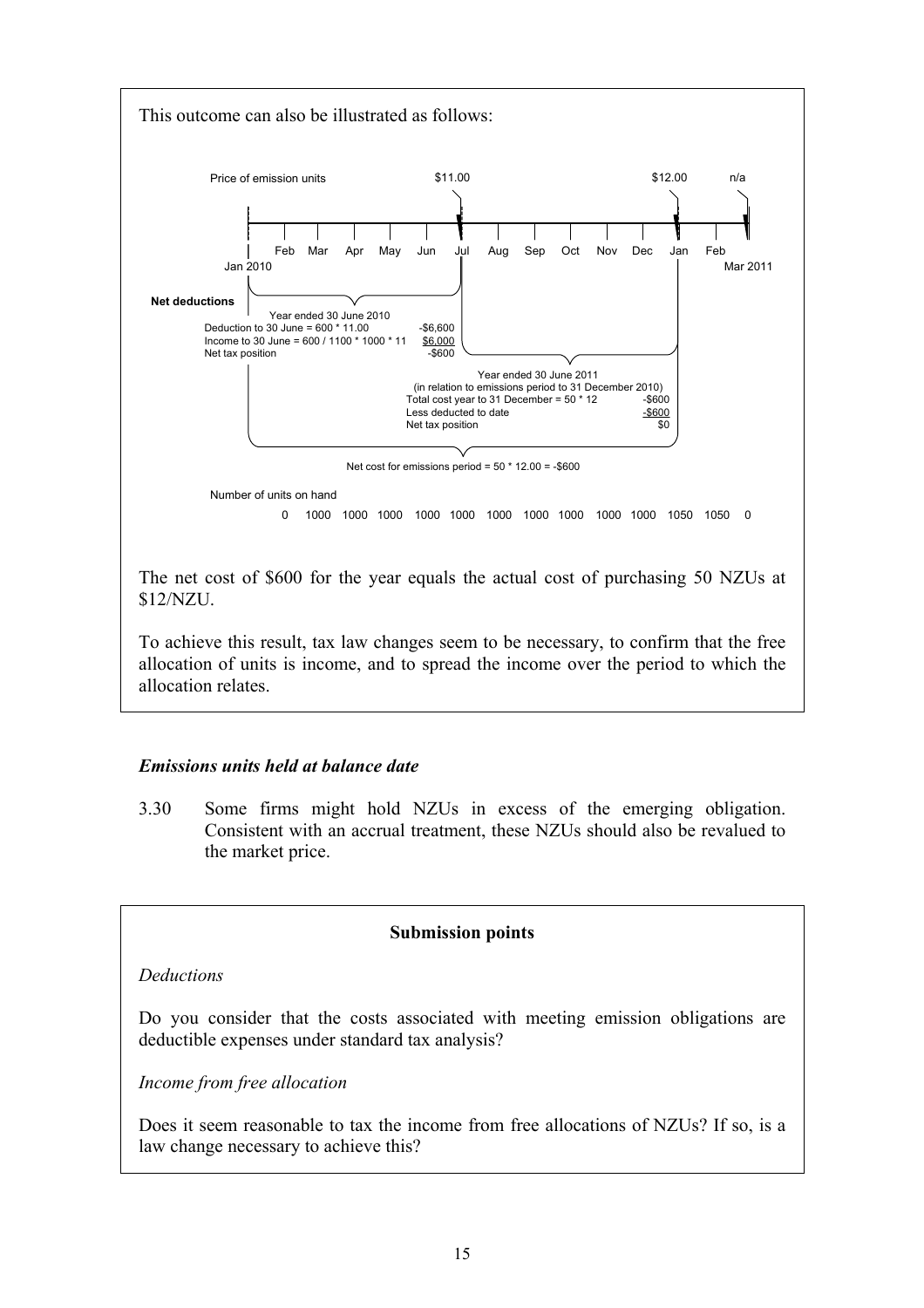## *Timing*

Do you think that using an accrual based method of matching income from free allocations and direct expenses to meet obligations on an emerging basis over time is appropriate?

How do you envisage these measurement issues might be handled from a financial accounting perspective?

Is our analysis of the timing of the deduction under current tax law correct?

Should the tax laws be amended to confirm timing of recognition of income from free allocation of NZUs?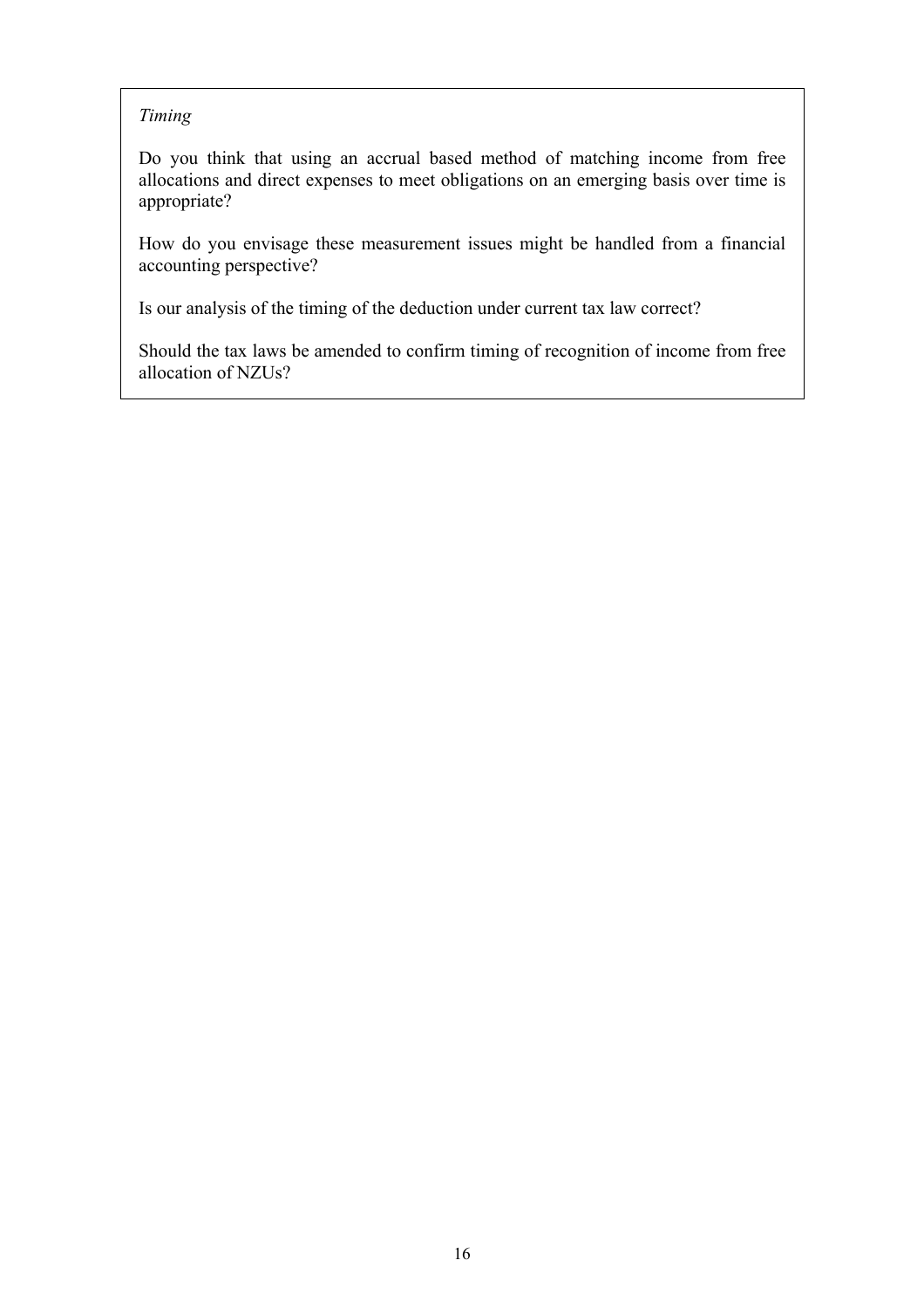# **CORE TAX ISSUES – FORESTRY SECTOR**

<span id="page-20-0"></span>4.1 This chapter outlines tax issues for the forestry sector that will arise from the introduction of the proposed emissions trading scheme.<sup>7</sup> It starts by setting out the distinguishing features of this sector and then deals with tax issues.

### **Features of the scheme for forestry**

- 4.2 For purposes of the emissions trading scheme, there are two quite distinct elements of the forestry industry: afforestation and deforestation. Government proposals include both afforestation and deforestation in the scheme.
- 4.3 From 1 January 2008, the government will allocate NZUs for increases in carbon stored in post-1989 forests. Owners will also be responsible for future liabilities when this carbon is released (for example, when the trees are harvested). Owners of these forests will be given the choice to opt into the scheme and receive their share of the relevant sink credits and assume future emission liabilities. This will provide an incentive for new forest planting and an additional income stream for owners of forests already planted.
- 4.4 Owners of pre-1990 forests will face obligations under the scheme if they deforest. Deforestation means converting pre-1990 forest land to non-forest land. It does not include forest harvesting and replanting or allowing the forest to regenerate. The policy objective of placing liabilities on pre-1990 forest owners is to limit deforestation by making landowners face the full cost of emissions. Placing obligations on the owners of forest land to surrender an NZU for every tonne of emissions from deforestation is likely to affect land values. A free allocation of units to this group is proposed in recognition of the impact of the scheme.
- 4.5 The main difference between the forestry sector and other participants in the scheme is that the forestry sector both sequesters carbon (and for post-1989 forests can be rewarded for this with emissions units) and is an emitter of carbon upon harvest or deforestation, at which time a liability may arise. For non-forestry participants the focus is on expenditure associated with meeting an obligation – participants are emitters or dealing in products that release emissions on use by a downstream consumer.
- 4.6 Further, obligations under the scheme will arise in two different situations. A deforestation liability will arise for pre-1990 forests when land use changes. The liability is associated with the land. A harvest liability for post-1989 forests, on the other hand, arises only when the trees are felled. This is associated with a forestry activity – the growing of trees.

 $<sup>7</sup>$  It does not cover tax matters that might arise as a result of other initiatives such as the Permanent Forest Sink</sup> Initiative or Afforestation Grant Scheme.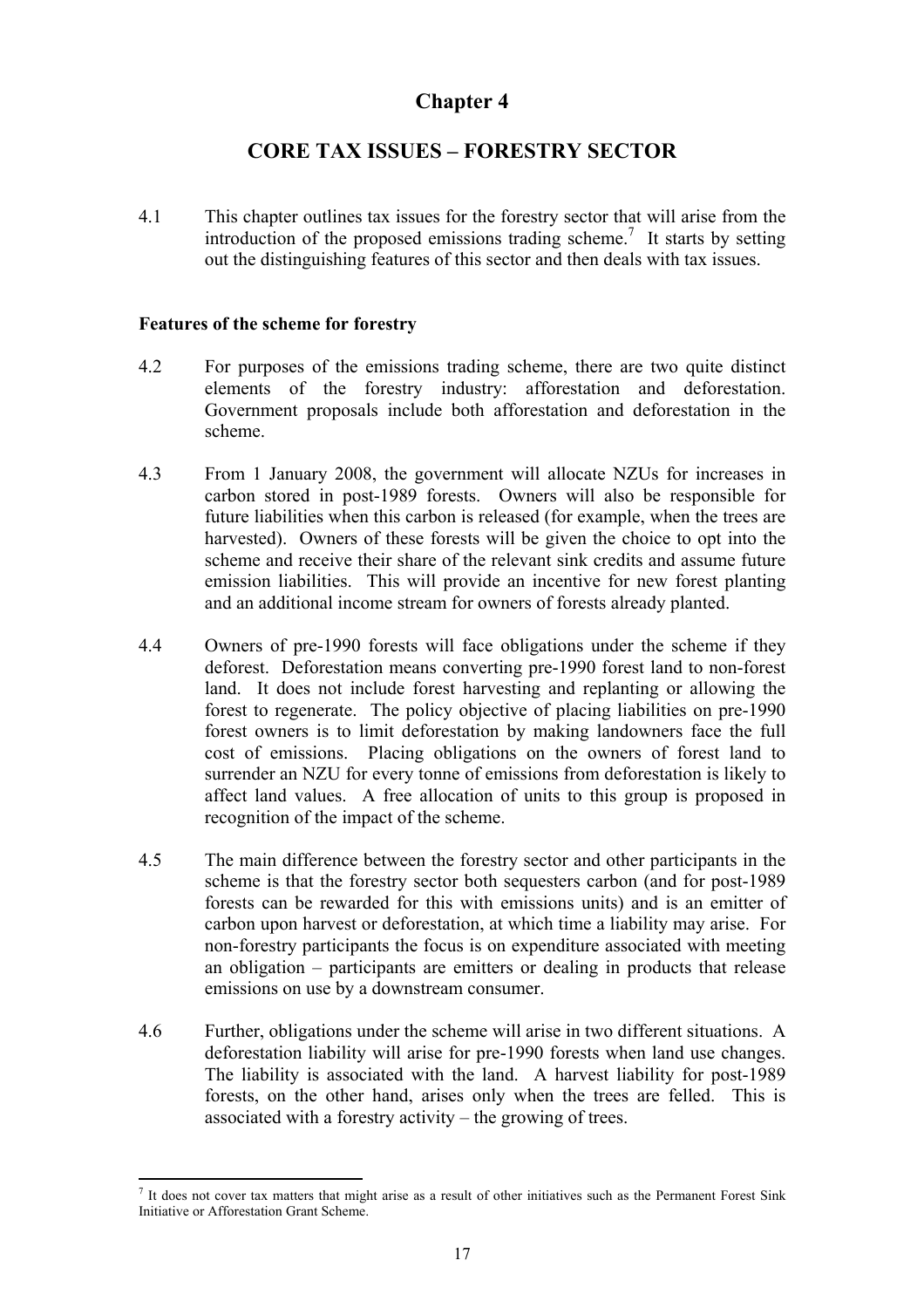<span id="page-21-0"></span>4.7 This paper is limited to commercial exotic forests. The framework document has suggested indigenous forests could also be included within the emissions trading scheme framework. If that proposal proceeds, the tax implications will need to be considered.

## **Tax issues for forests planted before 1990**

## *Deforestation expenditure*

- 4.8 The core obligation for people deforesting land will be to report annually, to an administering agency, any area that has been deforested; calculate (using formulas provided for the purpose) the emissions associated with this deforestation; and surrender a number of NZUs or other acceptable units equal to the calculated emissions.
- 4.9 The obligation is associated with a change in land use, from forestry to some other activity. At first sight, change in land use is generally a matter of capital for taxation purposes, although concessions in tax law might make some of that capital expenditure deductible.
- 4.10 In our view, therefore, expenditure to satisfy any obligation arising from deforestation of pre-1990 forests should generally be a non-deductible expense.

### *Income from receipt of credits*

- 4.11 The government has proposed that all participants in this group receive compensation in the form of free allocations of NZUs using an agreed mechanism (possibly pro rata to hectares of qualifying pre-1990 forest land owned). It is intended that the NZUs be issued for both commitment period 1 (CP1 2008 to 2012) and CP2, most likely as a one-off transfer. CP2 NZUs will not be able to be used to meet obligations under the scheme before the beginning of CP2 in 2013.
- 4.12 The policy objective behind issue of free emissions units for pre-1990 forests is to recognise that the scheme will have an impact on land values and to meet the government's commitment to absorb some of the cost of deforestation in CP1. This liability for deforestation, unlike changes in carbon stocks based on forestry growth and felling cycles, is a liability associated with a decision to change the use of the land from forestry.
- 4.13 Change in land use is typically an affair of capital under current taxation rules. Consistent with our view that the taxation of NZUs should fit, where possible, within the current structure of tax law, the receipt of credits should also generally be treated as a receipt of a capital nature and remain outside the tax base.
- 4.14 A problem in relation to the time-value of money may arise if post-dated NZUs that relate to CP2 are issued in CP1, as may happen. This will need careful consideration.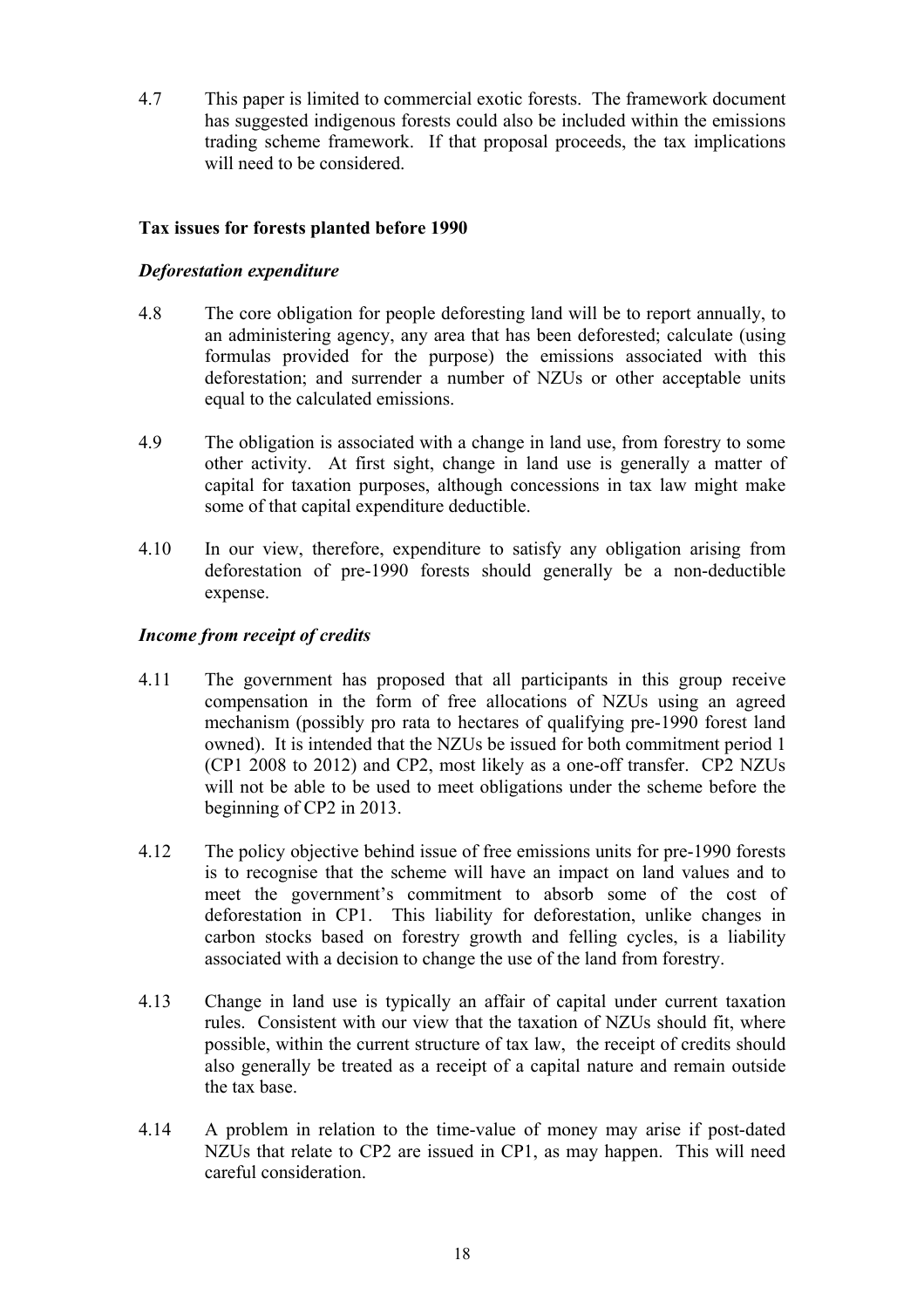#### <span id="page-22-0"></span>**Tax issues for forests planted after 1989**

- 4.15 Owners of post-1989 forests will have the opportunity to elect to participate in the emissions trading scheme and to receive NZUs for increases in carbon stored in their forests, while also accepting the associated liabilities should the carbon stored in their forests reduce. If a forest owner elects to stay out of the scheme there are no emissions trading consequences.
- 4.16 At least for the first commitment period, those who join the scheme will have the following core obligations:
	- Report to the administering agency, at a minimum at the end of each accounting period (five years maximum for CP1), any carbon stock changes in those post-1989 forest areas.
	- Calculate, using guidelines provided for the purpose, the removals (increased carbon stocks) and/or emissions (reduced carbon stocks) associated with this forest. Reduced carbon stock could arise from harvesting and/or deforestation.
	- Receive a quantity of units equal to the calculated removals or surrender an amount of NZUs or other acceptable units equal to the calculated emissions (limited to the amount of NZUs allocated previously for carbon sequestration on the same land).
- 4.17 Carbon stock assessments are required, at a minimum, at the end of each commitment period, although participants could report on an annual basis, if they wished to receive NZUs annually. Carbon stock assessments report a net change in carbon – gains from growth minus losses from, for example, harvest or fire. Owners of post-1989 forests will therefore receive income in the form of credits as their forest grows to maturity (carbon stock increase) and incur expenditure when the forest is progressively harvested (carbon stock decline).
- 4.18 The net carbon stock profile of a forest over time will vary from forest to forest. For example, converting pasture to forest that is permanently managed by way of rotational harvesting and replanting will result in a lasting increase in net carbon stocks, and therefore a net gain in units to the participant. On the other hand, carbon stocks in an existing forest that enters the scheme could fall below their initial level, at which point the participant would be liable for the net decline in carbon stock. A forest estate of one age class will face a large reduction in carbon stocks on harvest, while an estate with a mix of age classes will face more-moderate changes, with carbon stock decreases balanced by the growth of younger trees.<sup>8</sup> These various profiles complicate the tax analysis.

<sup>8</sup> See *Forestry in a New Zealand Emissions Trading Scheme*, Ministry of Agriculture and Forestry, September 2007, pages 35–37, for examples of different profiles.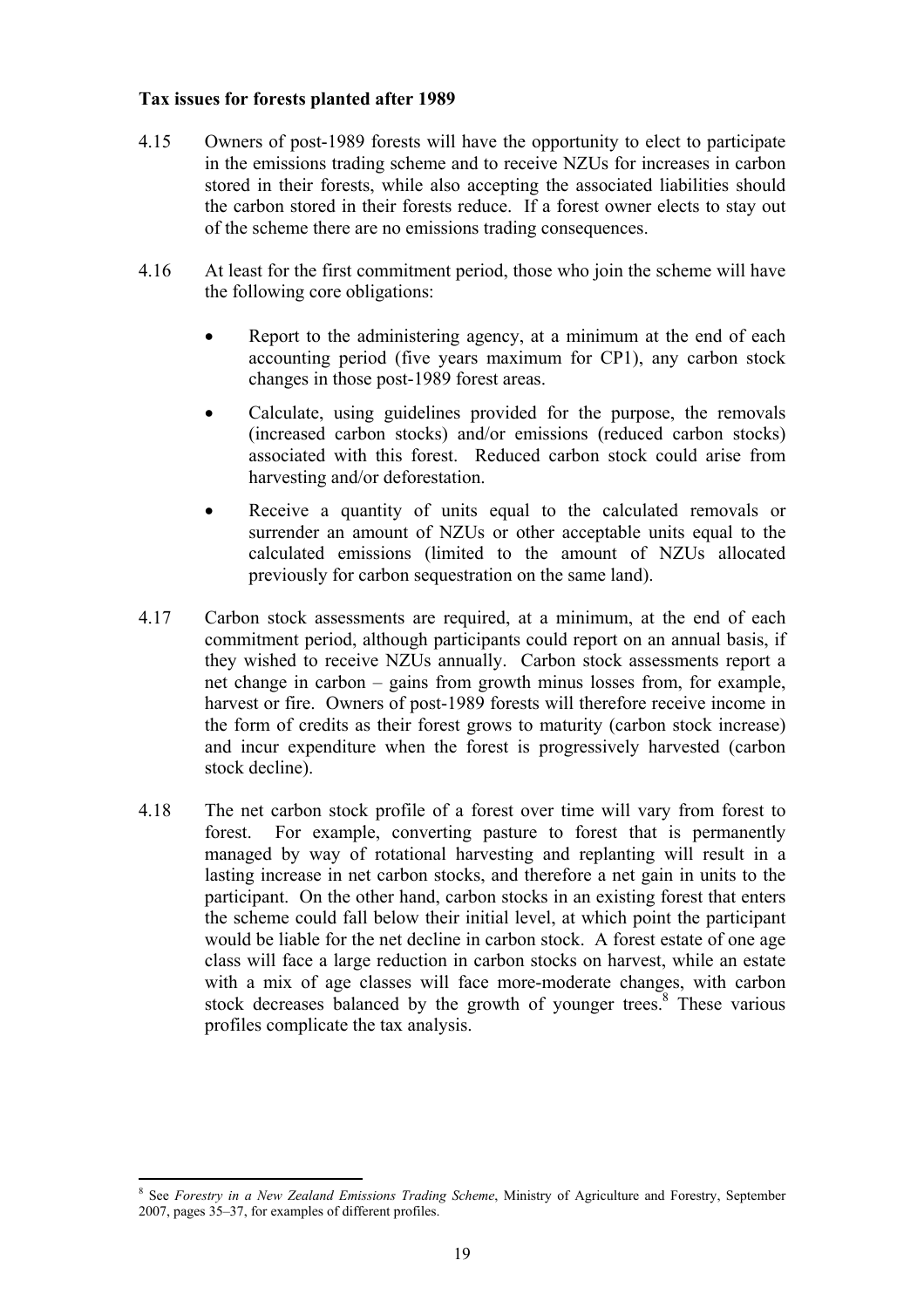### *Income from receipt of credits*

- 4.19 There will be no free allocations of NZUs for owners of post-1989 forests. Allocations are in consideration for the sequestration of carbon in forests.
- 4.20 The receipt of NZUs would appear to be an incident of growing trees. Growing trees for harvest is deemed, for tax purposes, to be a revenue account activity. Given this, the periodic entitlement to credits based on changes in carbon stocks is a revenue account matter.
- 4.21 In theory, this appears to be a sensible approach credits are earned as the carbon sequestered in a forest increases. The allocation of NZUs enables a monetary value to be placed on this embedded carbon as it emerges over time.

### *Expenditure from harvesting or deforestation*

- 4.22 A participant with obligations will either hold emissions units received to offset a future liability upon harvest or purchase NZUs in a market to settle the liability.
- 4.23 As will occur for other sectors, the obligation will arise because of the business activities of the forest owner. A deduction should be available as a revenue account matter. The more difficult question is one of the appropriate timing for tax purposes.

## *Timing issues*

- 4.24 We have noted that the income, received as a forest matures, from carbon sequestration should be recognised on an emerging basis – in other words, when there is a net increase in carbon based on the carbon stock assessment – and could be taxable on receipt. Applying the approach suggested for nonforestry participants in the scheme, the expectation would be that a deduction should be available for an emerging liability in relation to the future obligation to surrender NZUs for declines in carbon stocks on harvest (but only when harvest is planned or intended). A deduction of this nature would offset income arising from the allocation of credits and give an appropriate economic result.
- 4.25 In the case of a forest, however, the timing of the expense is much more uncertain. This is because the obligation, unlike one based on annual product throughput or actual emissions associated with production processes in a year, is a harvest obligation, and there is generally some flexibility around the harvest decision and its timing. Before harvest, the obligation may be contingent. In effect, to allow a deduction on an emerging basis is closer to allowing a deduction for a provision, rather than a near certainty.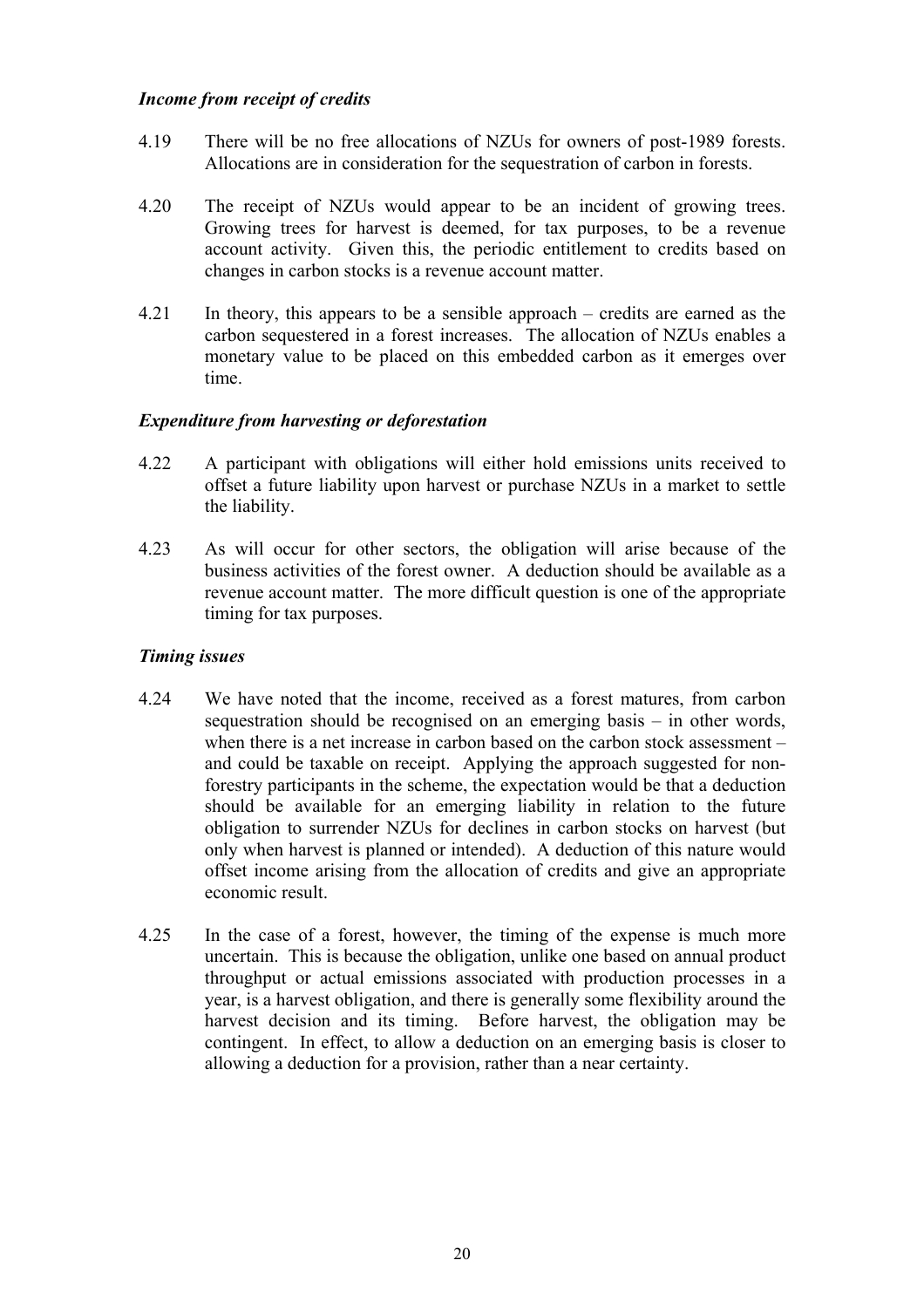- 4.26 Options for dealing with this include:
	- recognising income from NZUs as it is received and allowing a deduction for expenditure on an emerging basis provided there is an intention to harvest; or
	- deferring recognition of income from, and deductions for expenditure on, NZUs until an NZU is used to settle an obligation arising from the NZ ETS or is sold.
- 4.27 We do not have a strong views on a preferred option, and there may well be others. We are interested in engaging with the industry on this matter and, in particular, discussing how assets resulting from periodic receipt of NZUs and liabilities associated with future obligations will be measured for financial reporting purposes.

### **Submission points**

*Pre-1990 forests* 

Do you consider that income from free allocation of NZUs to owners of pre-1990 forest land is a matter of capital and should be outside the tax base?

Conversely, do you consider that liabilities under the scheme arising from deforestation are associated with change of land use and should also be a matter of capital?

In your view, does the law need to be amended to clarify this?

*Post-1989 forests* 

Is characterising the receipt of NZUs for increases in net carbon stocks as income associated with a forestry business reasonable?

Do you think obligations under the scheme, on the other hand, are incurred when the trees are harvested?

Can this future obligation be estimated with any degree of certainty?

How do you think the income and expenditure resulting from the scheme will be accounted for financial reporting purposes?

Is an accounting method whereby income from and expenditure on NZUs is recognised on sale or surrender a viable approach?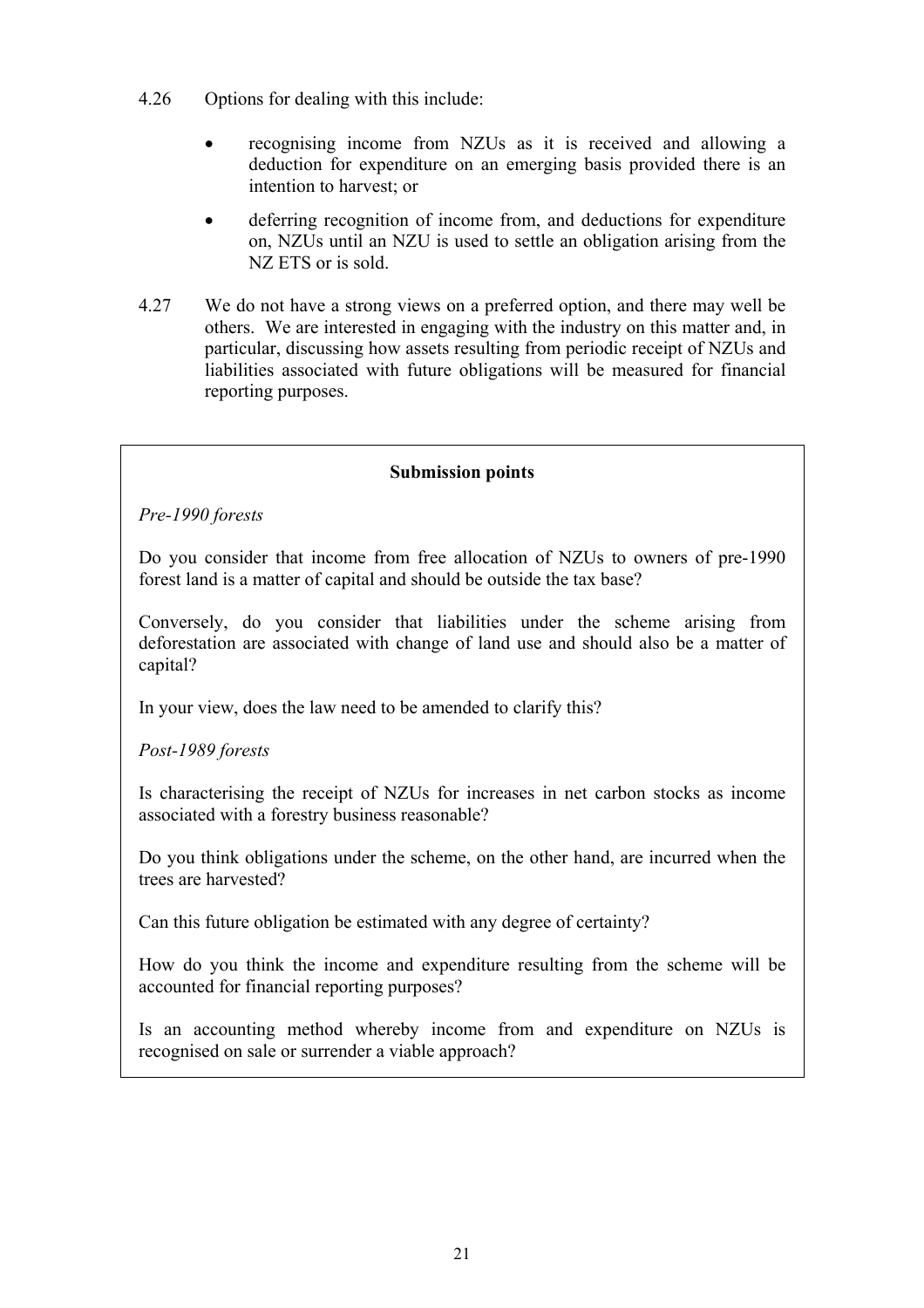# **GOODS AND SERVICES TAX**

- <span id="page-25-0"></span>5.1 This chapter summarises our preliminary views on the treatment of NZUs under the Goods and Services Tax Act 1985.
- 5.2 In New Zealand, GST is applied at a single rate, with minimal exemptions. Our view, from a policy perspective, is that NZUs should also fall within the GST base if supplied by GST-registered persons.
- 5.3 The following comments regarding the likely GST implications arising from the emissions trading scheme (as with possible income tax consequences) are based on the information currently available. The actual outcome will be a consequence of the legal framework that is eventually established. For the purposes of this paper, we have assumed that NZUs will be issued by a public authority (as lawfully delegated agent of the Crown). Public authorities are registered for GST and have an obligation to charge GST on the supply of goods and services.
- 5.4 The broad consequences of including NZUs in the GST base are:
	- NZUs will be treated as a supply of services being a chose in action rather than personal or real property and will be subject to GST when traded by a registered person in a secondary market.
	- NZUs that are gifted by a registered person will be treated as a supply for no consideration.
	- NZUs that are sold, through auction, by the Crown through a public authority will be subject to GST.
	- Registered persons that acquire taxable NZUs for the principal purpose of making taxable supplies will be entitled to claim input tax deductions under ordinary principles.
	- NZUs sold by registered persons to non-residents will generally be zero-rated. From the information available the units do not appear to be directly connected with land or movable property.
	- NZUs acquired from non-resident businesses and foreign governments by persons in New Zealand will be treated, for GST purposes, as an imported service. Such imports may give rise to a GST liability on the importer under the reverse charge rules.
- 5.5 Over time, it is anticipated that traders in the NZUs will become active to take advantage of market opportunities. There could potentially be some concerns around the impact of the GST treatment proposed for traders who normally deal in financial services, such as shares or certain futures contracts, which are generally exempt for GST purposes. Submissions on this point are welcome.